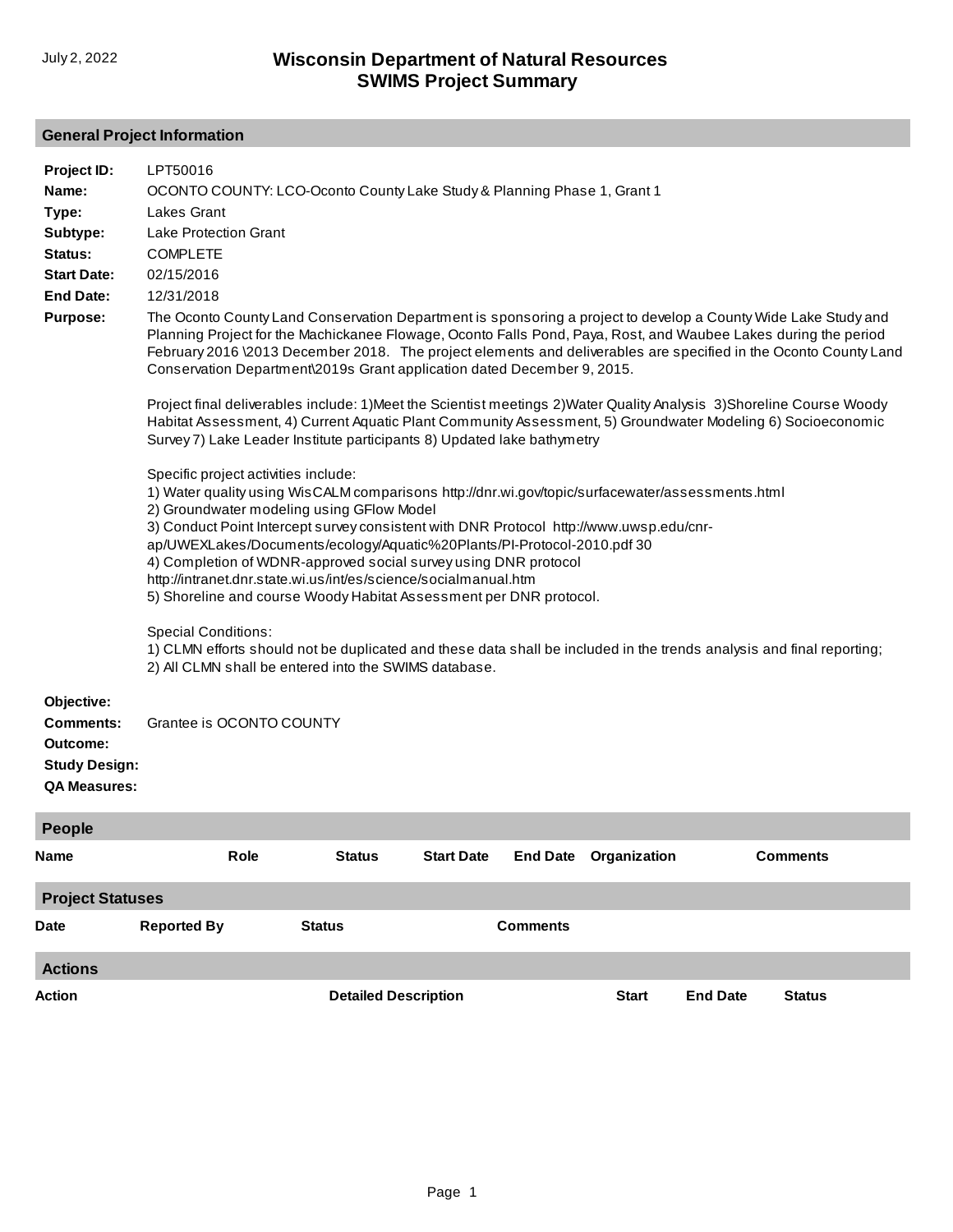| <b>Action</b>                    | <b>Detailed Description</b>                                                                                                                                                                                                                                                                                                                                                                                                                                                                                                                                                                                                                                                                                                                                                               | <b>Start</b> | <b>End Date</b> | <b>Status</b>   |
|----------------------------------|-------------------------------------------------------------------------------------------------------------------------------------------------------------------------------------------------------------------------------------------------------------------------------------------------------------------------------------------------------------------------------------------------------------------------------------------------------------------------------------------------------------------------------------------------------------------------------------------------------------------------------------------------------------------------------------------------------------------------------------------------------------------------------------------|--------------|-----------------|-----------------|
| Lake Management Plan Development | The Oconto County Land Conservation<br>Department is sponsoring a project to<br>develop a County Wide Lake Study and<br>Planning Project for the Machickanee<br>Flowage, Oconto Falls Pond, Paya, Rost,<br>and Waubee Lakes during the period<br>February 2016 - December 2018. The<br>project elements and deliverables are<br>specified in the Oconto County Land<br><b>Conservation Department's Grant</b><br>application dated December 9, 2015.                                                                                                                                                                                                                                                                                                                                      | 02/15/2016   | 12/31/2018      | <b>COMPLETE</b> |
| <b>Grant Awarded</b>             | The Oconto County Land Conservation<br>Department is sponsoring a project to<br>develop a County Wide Lake Study and<br>Planning Project for the Machickanee<br>Flowage, Oconto Falls Pond, Paya, Rost,<br>and Waubee Lakes during the period<br>February 2016 \2013 December 2018.<br>The project elements and deliverables are<br>specified in the Oconto County Land<br>Conservation Department\2019s Grant<br>application dated December 9, 2015.<br>Project final deliverables include: 1) Meet<br>the Scientist meetings 2) Water Quality<br>Analysis 3) Shoreline Course Woody<br>Habitat Assessment, 4) Current Aquatic<br>Plant Community Assessment, 5)<br>Groundwater Modeling 6) Socioeconomic<br>Survey 7) Lake Leader Institute<br>participants 8) Updated lake bathymetry. | 02/15/2016   | 12/31/2018      | <b>COMPLETE</b> |

## **Monitoring Stations**

| <b>Station ID</b>       | <b>Name</b> |                            | <b>Comments</b>            |  |  |  |  |
|-------------------------|-------------|----------------------------|----------------------------|--|--|--|--|
| <b>Assessment Units</b> |             |                            |                            |  |  |  |  |
| <b>WBIC</b>             | Segment     | <b>Local Name</b>          | <b>Official Name</b>       |  |  |  |  |
| 70                      | 2           | Green Bay (GI Shoreline)   | Green Bay                  |  |  |  |  |
| 240500                  |             | <b>Warington Lake</b>      | <b>Warington Lake</b>      |  |  |  |  |
| 411000                  |             | <b>Wilson Creek</b>        | <b>Haller Creek</b>        |  |  |  |  |
| 411400                  |             | North Branch Suamico River | North Branch Suamico River |  |  |  |  |
| 411800                  |             | Little Suamico River       | Little Suamico River       |  |  |  |  |
| 411900                  |             | Unnamed Stream             | Unnamed                    |  |  |  |  |
| 412000                  |             | Unnamed                    | Unnamed                    |  |  |  |  |
| 412000                  | 2           | Unnamed                    | Unnamed                    |  |  |  |  |
| 412100                  |             | Unnamed Stream             | Unnamed                    |  |  |  |  |
| 412200                  |             | Unnamed Stream             | Unnamed                    |  |  |  |  |
| 412300                  |             | <b>Tibbett Creek</b>       | <b>Tibbet Creek</b>        |  |  |  |  |
| 412300                  | 2           | <b>Tibbett Creek</b>       | <b>Tibbet Creek</b>        |  |  |  |  |
| 412300                  | 3           | <b>Tibbet Creek</b>        | <b>Tibbet Creek</b>        |  |  |  |  |
| 412600                  |             | Kirchner Creek             | Kirchner Creek             |  |  |  |  |
| 412800                  |             | <b>Turtle Creek</b>        | Unnamed                    |  |  |  |  |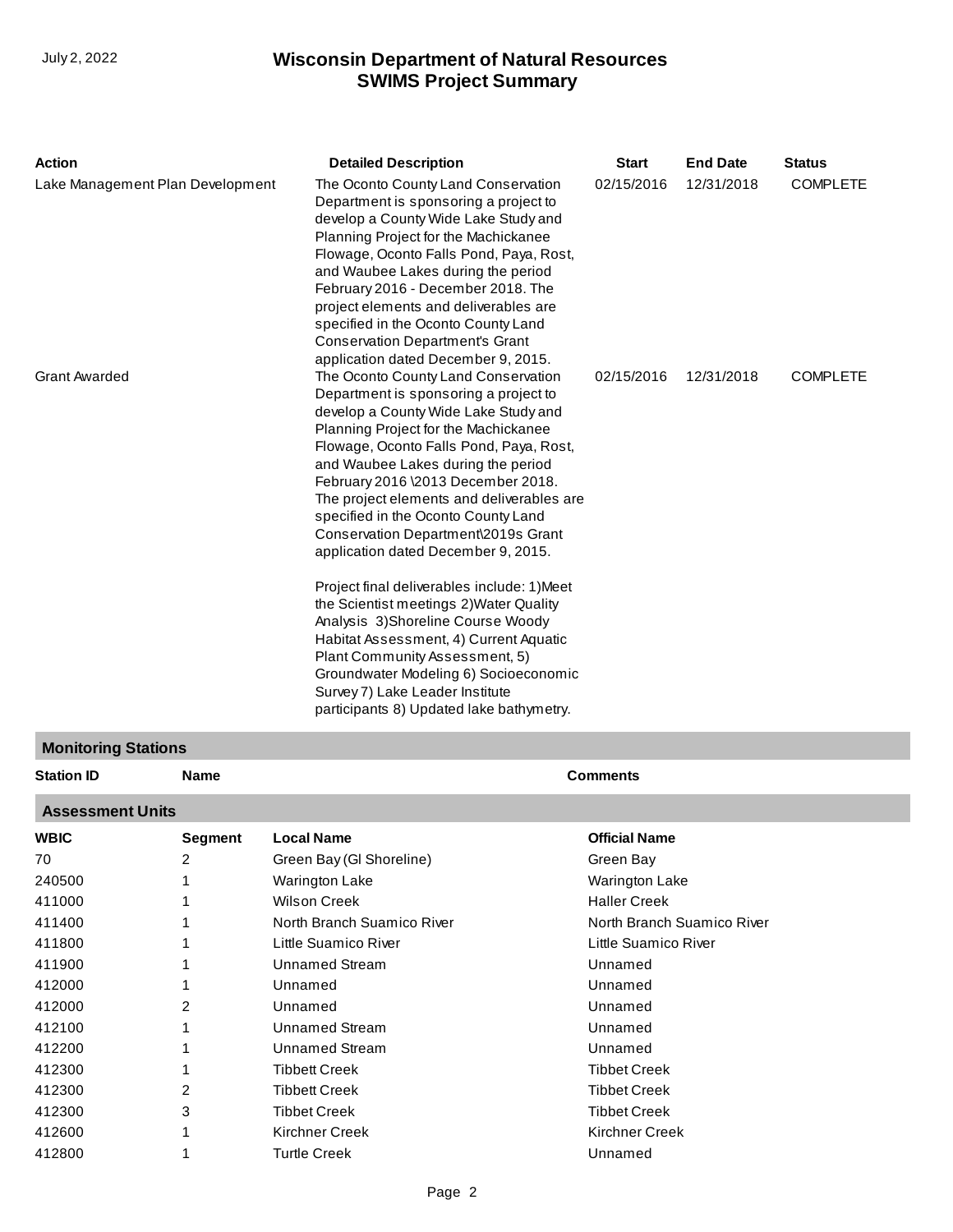| WBIC   | <b>Segment</b> | <b>Local Name</b>            | <b>Official Name</b>         |
|--------|----------------|------------------------------|------------------------------|
| 412900 |                | Pensaukee River              | Pensaukee River              |
| 413000 | 1              | Local Water                  | Unnamed                      |
| 413100 | 1              | Local Water                  | Unnamed                      |
| 413200 | 1              | <b>Brookside Creek</b>       | <b>Brookside Creek</b>       |
| 413400 | 1              | Local Water                  | Unnamed                      |
| 413500 | 1              | <b>Spring Creek</b>          | Spring Creek                 |
| 413700 | 1              | Un Lake                      | Unnamed                      |
| 413800 | 1              | Local Water                  | Unnamed                      |
| 413900 | 1              | Local Water                  | Unnamed                      |
| 414000 | 1              | North Branch Pensaukee River | North Branch Pensaukee River |
| 414200 | 1              | Un Lake                      | Unnamed                      |
| 414300 | 1              | Local Water                  | Unnamed                      |
| 414600 | 1              | Delzer Lake                  | Delzer Lake                  |
| 415500 | 1              | Local Water                  | Unnamed                      |
| 415600 | 1              | Local Water                  | Unnamed                      |
| 417100 | 1              | <b>Unnamed Stream</b>        | Unnamed                      |
| 417200 | 1              | Local Water                  | Unnamed                      |
| 417400 | 1              | Archibald Lake               | Archibald Lake               |
| 417500 | 1              | <b>Balcom Lake</b>           | <b>Balcom Lake</b>           |
| 417600 | 1              | <b>Barnes Lake</b>           | <b>Barnes Lake</b>           |
| 417700 | 1              | <b>Bass Lake</b>             | <b>Bass Lake</b>             |
| 417900 | 1              | <b>Bass Lake</b>             | <b>Bass Lake</b>             |
| 418000 | 1              | Bear Paw Lake                | Bear Paw Lake                |
| 418100 | 1              | <b>Beaver Lake</b>           | <b>Beaver Lake</b>           |
| 418200 | 1              | <b>Benz Lake</b>             | <b>Benz Lake</b>             |
| 418300 | 1              | <b>Berry Lake</b>            | Berry Lake                   |
| 418500 | 1              | <b>Binder Lake</b>           | <b>Binder Lake</b>           |
| 418600 | 1              | <b>Birch Lake</b>            | <b>Birch Lake</b>            |
| 418700 | 1              | <b>Boot Lake</b>             | <b>Boot Lake</b>             |
| 418800 | 1              | <b>Buck Lake</b>             | <b>Buck Lake</b>             |
| 418900 | 1              | <b>Bullfrog Lake</b>         | <b>Bullfrog Lake</b>         |
| 419000 | 1              | <b>Bullhead Lake</b>         | <b>Bullhead Lake</b>         |
| 419100 | 1              | Camp Four Lake               | Camp Four Lake               |
| 419200 | 1              | Cave Lake                    | Cave Lake                    |
| 419300 | 1              | Chicken Crop Lake            | Chicken Crop Lake            |
| 419400 | 1              | Chicken Foot Lake            | Chicken Foot Lake            |
| 419500 | 1              | Company Lake                 | Company Lake                 |
| 419600 | 1              | Crab Lake                    | Crab Lake                    |
| 420000 | 1              | Dollar Lake                  | Dollar Lake                  |
| 420100 | 1              | Dombrowski Lake              | Dombroski Lake               |
| 420300 | 1              | <b>Twin Lakes</b>            | <b>Twin Lakes</b>            |
| 420400 | 1              | Fanny Lake                   | Fanny Lake                   |
| 420500 | 1              | Farr Lake                    | Farr Lake                    |
| 420600 | 1              | Finnegan Lake                | Finnegan Lake                |
| 420900 | 1              | Frog Lake                    | Frog Lake                    |
| 421000 | 1              | Gaffney Lake                 | Gaffney Lake                 |
| 421300 | 1              | Glocke Lake                  | Glocke Lake                  |
| 421500 | 1              | Gray Lake                    | Gray Lake                    |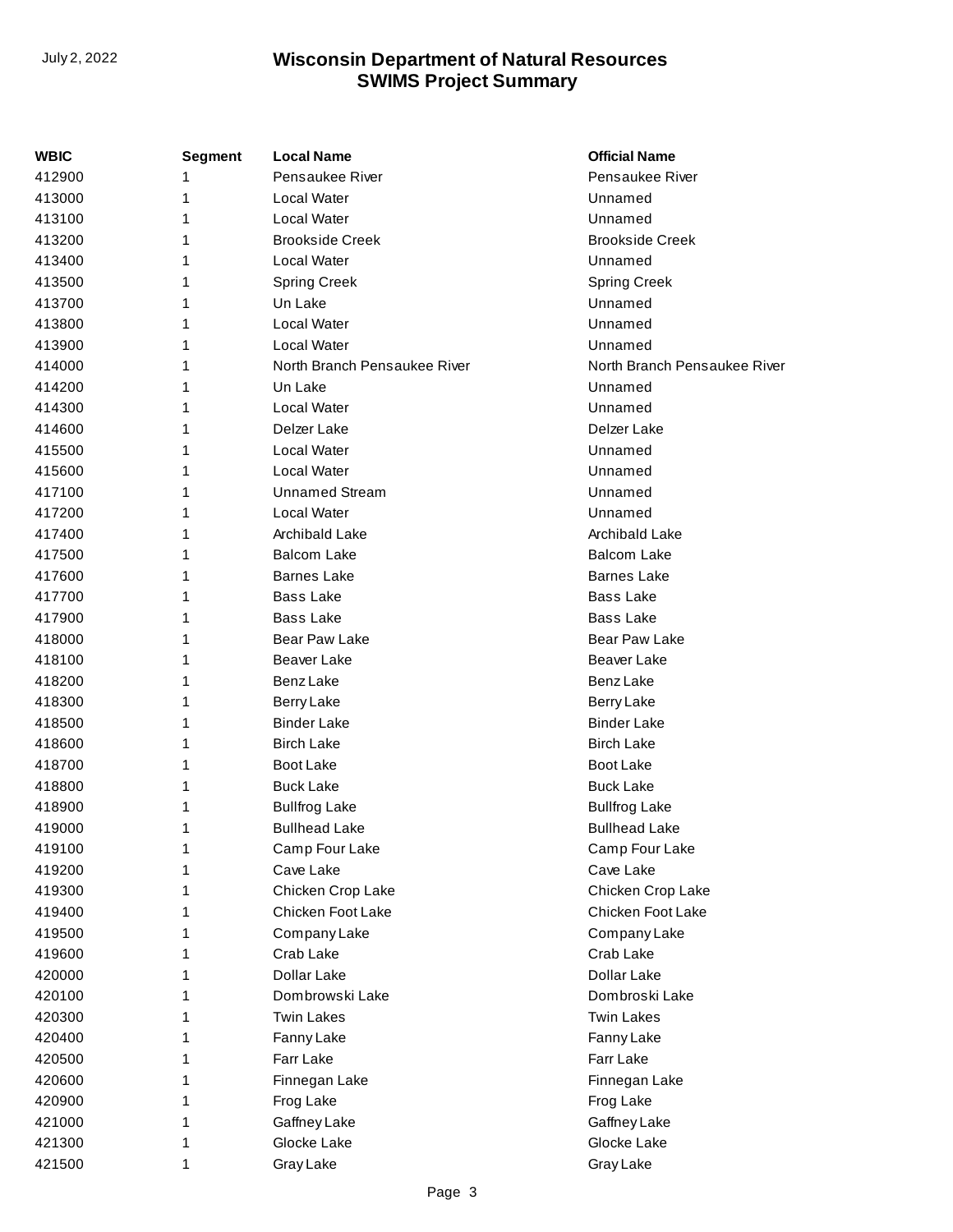| <b>WBIC</b> | <b>Segment</b> | <b>Local Name</b>      | <b>Official Name</b>    |
|-------------|----------------|------------------------|-------------------------|
| 421600      | 1              | <b>Grindle Lake</b>    | <b>Grindle Lake</b>     |
| 421700      | 1              | Hagen Lake (Hogen)     | Hagen Lake              |
| 421800      | 1              | Halfmoon Lake          | Halfmoon Lake           |
| 422000      | 1              | <b>Holt Lake</b>       | <b>Holt Lake</b>        |
| 422100      | 1              | Horn Shaped Lake       | Horn Shaped Lake        |
| 422200      | 1              | Johnson Lake           | Johnson Lake            |
| 422400      | 1              | Kobus Lake             | Kobus Lake              |
| 422500      | 1              | <b>Krake Lake</b>      | <b>Krake Lakes</b>      |
| 422600      | 1              | <b>Kuplie Lake</b>     | Kuplic Lake             |
| 422700      | 1              | Lauder Lake            | Lauder Lake             |
| 422800      | 1              | Lily Lake              | Lily Lake               |
| 422900      | 1              | Lincoln Lake           | Lincoln Lake            |
| 423000      | 1              | Line Lake              | Line Lake               |
| 423100      | 1              | Little Archibald Lake  | Little Archibald Lake   |
| 423200      | 1              | Little Bass Lake       | Little Bass Lake        |
| 423300      | 1              | Little Bear Lake       | Little Bear Lake        |
| 423400      | 1              | Little Long Lake       | <b>Key Lake</b>         |
| 423500      | 1              | Little Squaw Lake      | Little Squaw Lake       |
| 423600      | 1              | Long Lake              | Long Lake               |
| 423700      | 1              | Long Lake              | Long Lake               |
| 423900      | 1              | Lost Lake              | Lost Lake               |
| 424000      | 1              | Lower Jones Lake       | Lower Jones Lake        |
| 424100      | 1              | Marsh Lake             | Marsh Lake              |
| 424200      | 1              | Mccomb Lake            | McComb Lake             |
| 424400      | 1              | Midget Lake            | Midget Lake             |
| 424500      | 1              | <b>Miller Lake</b>     | <b>Miller Lake</b>      |
| 424600      | 1              | Miriam Lake            | Miriam Lake             |
| 424700      | 1              | Moody Lake             | Moody Lake              |
| 424800      | 1              | Mud Lake               | Mud Lake                |
| 425200      | 1              | Mountain Lake          | <b>Mountain Lakes</b>   |
| 425300      | 1              | Neligan Lake           | Nelligan Lake           |
| 425400      | 1              | No Mans Lake           | No Mans Lake            |
| 425500      | 1              | Papoose Lake           | Papoose Lake            |
| 425600      | 1              | Paya Lake              | Paya Lake               |
| 425800      | 1              | Pete Lake              | Pete Lake               |
| 426000      | 1              | Pine Lake              | Pine Lake               |
| 426100      | 1              | Pine Ridge Lake (Long) | Pine Ridge Lake         |
| 426200      | 1              | <b>Plantation Lake</b> | <b>Plantation Lake</b>  |
| 426300      | 1              | Ponsengrau Lake        | Ponsegrau Lake          |
| 426400      | 1              | Ranch Lake             | Ranch Lake              |
| 426500      | 2              | Reader Lake            | Reader Lake             |
| 426700      | 1              | <b>Mountain Lakes</b>  | Mountain Lakes          |
| 427000      | 1              | Section Thirty Lake    | Section Thirty Lake     |
| 427100      | 1              | Sellin Lake            | Sellin Lake             |
| 427300      | 1              | Shay Lake              | Shay Lake               |
| 427400      | 1              | Small Bass Lake        | <b>Small Bass Lakes</b> |
| 427500      | 1              | Smoke Lake             | Smoke Lake              |
| 427600      | 1              | Spies Lake             | Spies Lake              |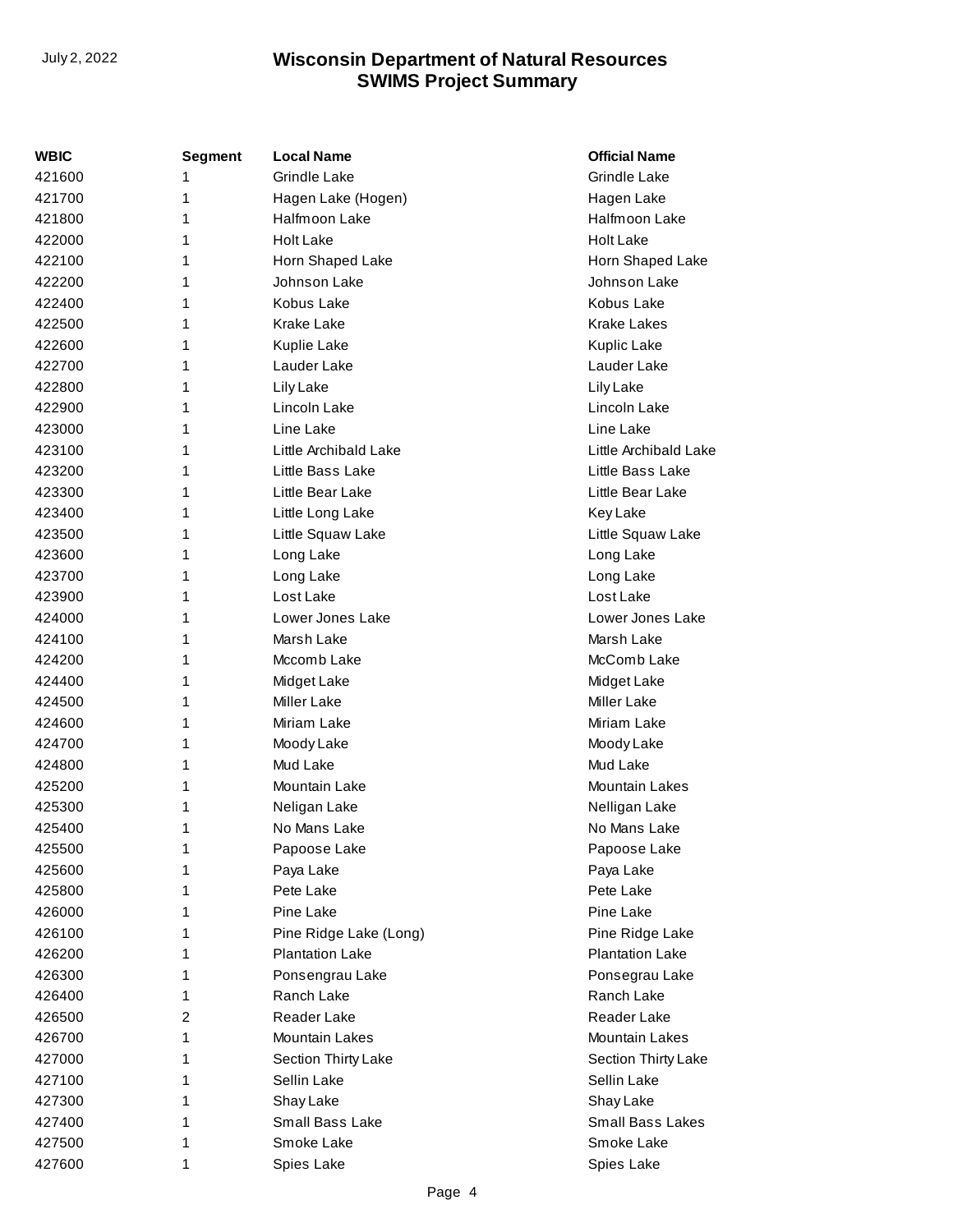| <b>WBIC</b> | <b>Segment</b> | <b>Local Name</b>    | <b>Official Name</b> |
|-------------|----------------|----------------------|----------------------|
| 427700      | 1              | Spruce Lake          | Spruce Lake          |
| 427800      | 1              | Squaw Lake           | Squaw Lake           |
| 427900      | 1              | Star Lake            | Star Lake            |
| 428100      | 1              | Surprise Lake (Bass) | Surprise Lake        |
| 428200      | 1              | <b>Turtle Lake</b>   | <b>Turtle Lake</b>   |
| 428300      | 1              | <b>Turtle Lake</b>   | <b>Turtle Lake</b>   |
| 429000      | 1              | Un Lake              | Unnamed              |
| 429100      | 1              | Un Lake              | Unnamed              |
| 429200      | 1              | Un Lake              | Unnamed              |
| 429300      | 1              | Un Lake              | Unnamed              |
| 429400      | 1              | Un Lake              | Unnamed              |
| 429500      | 1              | Un Lake              | Unnamed              |
| 429900      | 1              | Local Water          | Unnamed              |
| 429900      | $\overline{2}$ | Local Water          | Unnamed              |
| 430000      | 1              | Un Lake              | Unnamed              |
| 430100      | 1              | Un Lake              | Unnamed              |
| 430200      | 1              | Un Lake              | Unnamed              |
| 430300      | 1              | Un Lake              | Unnamed              |
| 430500      | 1              | Un Lake              | Unnamed              |
| 430600      | 1              | Un Lake              | Unnamed              |
| 430700      | 1              | Un Lake              | Unnamed              |
| 430800      | 1              | Un Lake              | Unnamed              |
| 430900      | 1              | Un Lake              | Unnamed              |
| 431000      | 1              | Un Lake              | Unnamed              |
| 431100      | 1              | Un Lake              | Unnamed              |
| 431200      | 1              | Un Lake              | Unnamed              |
| 431300      | 1              | Un Lake              | Unnamed              |
| 431400      | 1              | Un Lake              | Unnamed              |
| 431500      | 1              | Un Lake              | Unnamed              |
| 431600      | 1              | Un Lake              | Unnamed              |
| 431700      | 1              | Un Lake              | Unnamed              |
| 432500      | 1              | Un Lake              | Unnamed              |
| 432600      | 1              | Un Lake              | Unnamed              |
| 432700      | 1              | Un Lake              | Unnamed              |
| 432850      | 1              | Un Lake              | Unnamed              |
| 432900      | 1              | Un Lake              | Unnamed              |
| 433000      | 1              | Un Lake              | <b>Krake Lakes</b>   |
| 433100      | 1              | Un Lake              | Unnamed              |
| 433200      | 1              | Un Lake              | Unnamed              |
| 433500      | 1              | Un Lake              | Unnamed              |
| 433700      | 1              | Un Lake              | Unnamed              |
| 433800      | 1              | Un Lake              | Unnamed              |
| 433900      | 1              | Un Lake              | Unnamed              |
| 434000      | 1              | Un Lake              | Unnamed              |
| 434050      | 1              | Un Lake              | Unnamed              |
| 434100      | 1              | Un Lake              | Unnamed              |
| 434200      | 1              | Un Lake              | Unnamed              |
| 434300      | 1              | Un Lake              | Unnamed              |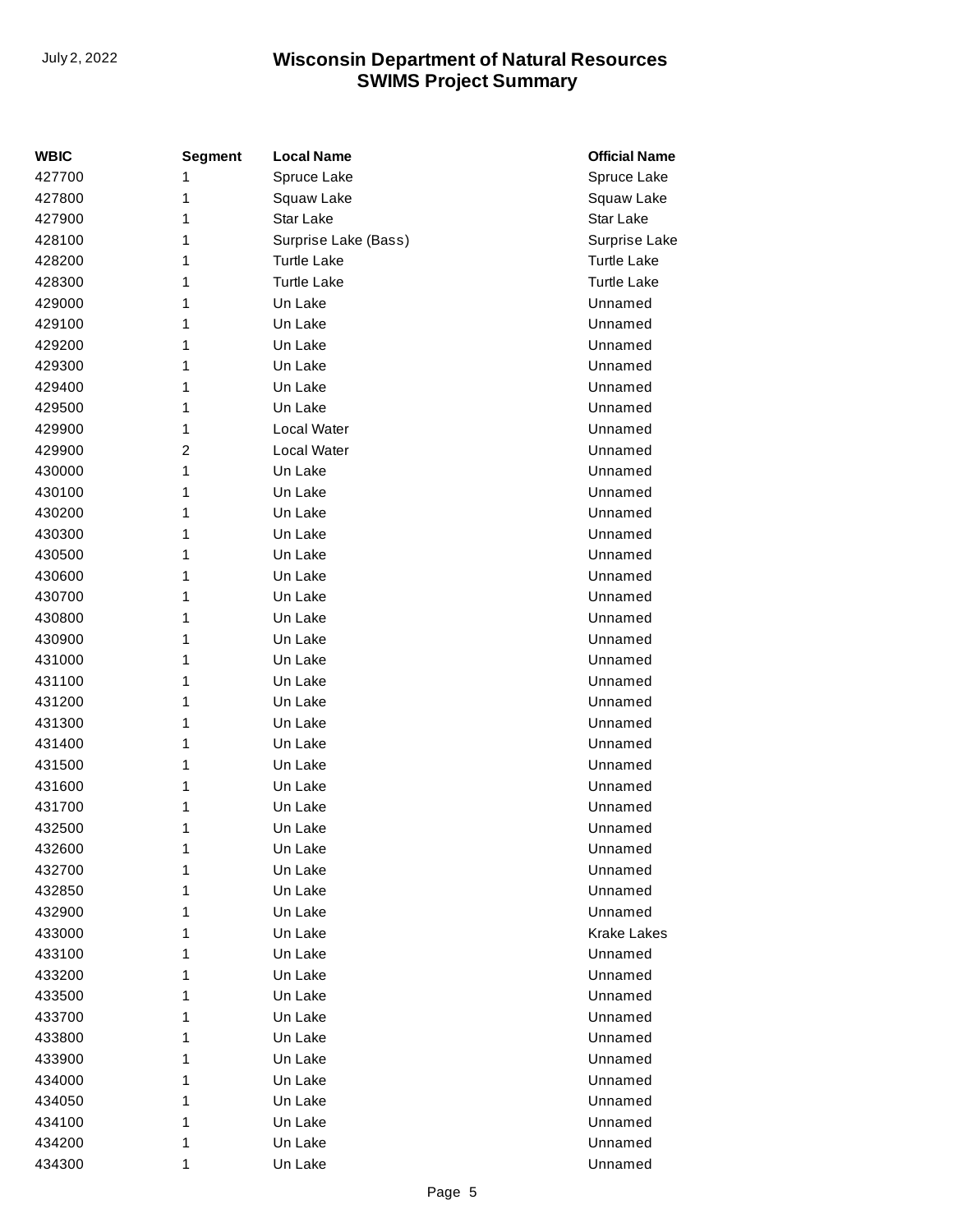| WBIC   | <b>Segment</b> | <b>Local Name</b>     | <b>Official Name</b>    |
|--------|----------------|-----------------------|-------------------------|
| 434400 | 1              | Un Lake               | Unnamed                 |
| 434500 | 1              | Un Lake               | Unnamed                 |
| 434600 | 1              | Un Lake               | Unnamed                 |
| 434700 | 1              | Un Lake               | Unnamed                 |
| 434800 | 1              | Un Lake               | Unnamed                 |
| 434900 | 1              | Un Lake               | Unnamed                 |
| 435000 | 1              | Un Lake               | Unnamed                 |
| 435500 | 1              | Un Lake               | Unnamed                 |
| 435600 | 1              | Un Lake               | Unnamed                 |
| 435700 | 1              | Un Lake               | Unnamed                 |
| 435800 | 1              | Un Lake               | Unnamed                 |
| 435950 | 1              | Un Lake               | Unnamed                 |
| 436000 | 1              | Un Lake               | Unnamed                 |
| 436100 | 1              | Un Lake               | Unnamed                 |
| 436200 | 1              | Un Lake               | Unnamed                 |
| 436300 | 1              | Un Lake               | Unnamed                 |
| 436400 | 1              | Un Lake               | Unnamed                 |
| 436500 | 1              | Un Lake               | Unnamed                 |
| 436600 | 1              | Un Lake               | Unnamed                 |
| 436800 | 1              | Un Lake               | Unnamed                 |
| 436900 | 1              | Un Lake               | Unnamed                 |
| 437000 | 1              | Un Lake               | Unnamed                 |
| 437100 | 1              | Un Lake               | Unnamed                 |
| 437200 | 1              | Un Lake               | Unnamed                 |
| 437300 | 1              | Un Lake               | Unnamed                 |
| 437400 | 1              | Un Lake               | Unnamed                 |
| 437500 | 1              | Un Lake               | Unnamed                 |
| 437600 | 1              | Un Lake               | Unnamed                 |
| 437700 | 1              | Un Lake               | Unnamed                 |
| 437800 | 1              | Un Lake               | Unnamed                 |
| 437900 | 1              | Un Lake               | Unnamed                 |
| 439000 | 1              | Un Spring             | Un Spring               |
| 439200 | 1              | Upper Jones Lake      | <b>Upper Jones Lake</b> |
| 439400 | 1              | <b>Twin Lakes</b>     | <b>Twin Lakes</b>       |
| 439500 | 1              | Waubee Lake           | Waubee Lake             |
| 439600 | 1              | Wi-150-Gb05-0439600   | Waupee Lake             |
| 439700 | 1              | <b>Westphall Lake</b> | Westphall Lake          |
| 439800 | 1              | <b>Wheeler Lake</b>   | <b>Wheeler Lake</b>     |
| 439900 | 1              | Wichser Lake          | Wichser Lake            |
| 440100 | 1              | Yankee Lake           | Yankee Lake             |
| 440200 | 1              | Oconto River          | Oconto River            |
| 440200 | 2              | Onconto River         | Oconto River            |
| 440200 | 3              | Oconto River          | Oconto River            |
| 440200 | 4              | Oconto River          | Oconto River            |
| 440200 | 5              | Oconto River          | Oconto River            |
| 440200 | 6              | Oconto River          | Oconto River            |
| 440200 | 7              | Oconto River          | Oconto River            |
| 440200 | 8              | Oconto River          | Oconto River            |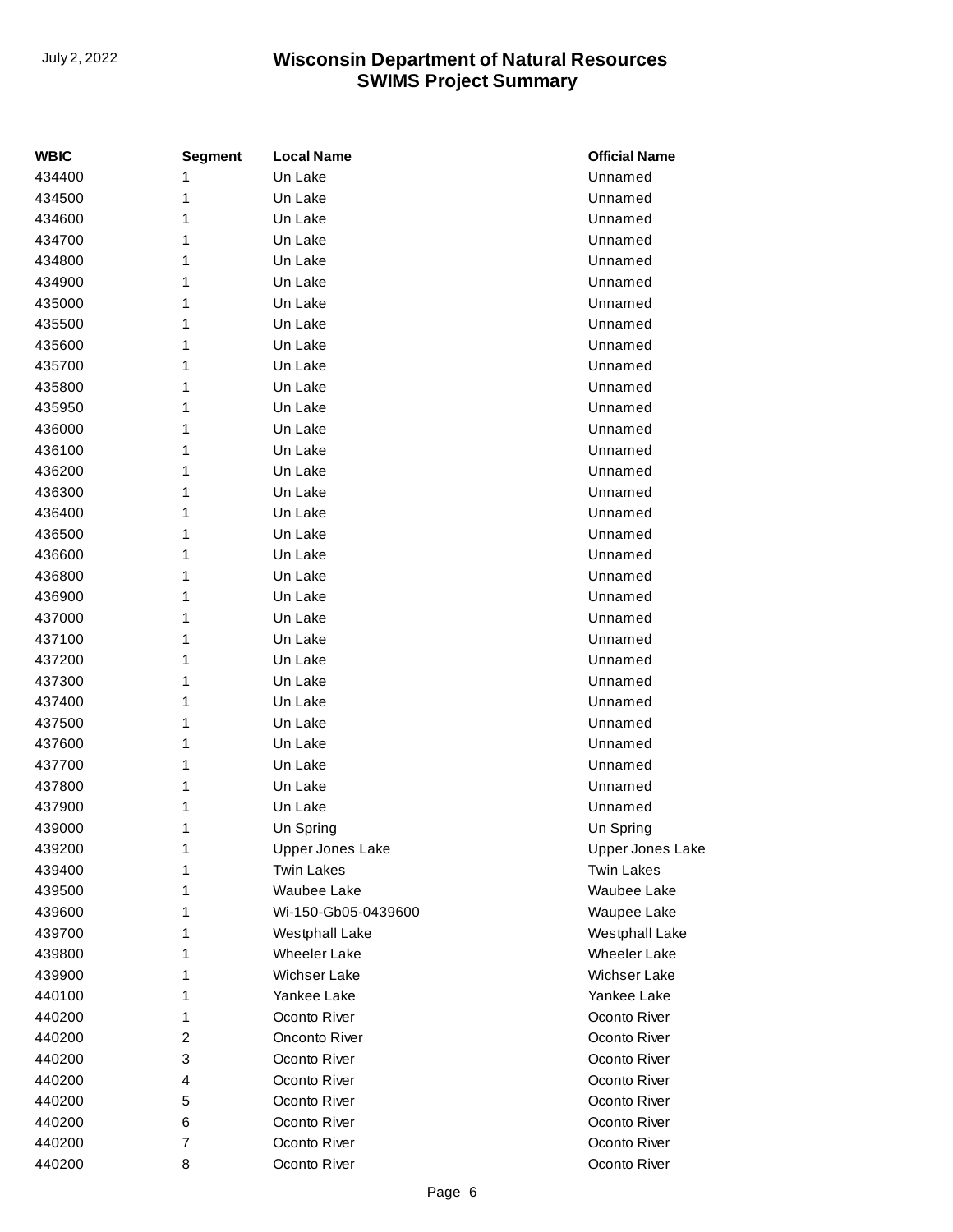| WBIC   | <b>Segment</b> | <b>Local Name</b>           | <b>Official Name</b>      |
|--------|----------------|-----------------------------|---------------------------|
| 440300 | 1              | <b>Unnamed Stream</b>       | Unnamed                   |
| 440400 | 1              | <b>Unnamed Stream</b>       | Unnamed                   |
| 440500 | 1              | <b>Unnamed Stream</b>       | Unnamed                   |
| 440600 | 1              | <b>Unnamed Stream</b>       | Unnamed                   |
| 440700 | 1              | <b>Unnamed Stream</b>       | Unnamed                   |
| 440800 | 1              | <b>Unnamed Stream</b>       | Unnamed                   |
| 440900 | 1              | Local Water                 | Unnamed                   |
| 441000 | 1              | <b>Unnamed Stream</b>       | Unnamed                   |
| 441100 | 1              | Local Water                 | Unnamed                   |
| 441200 | 1              | <b>Unnamed Stream</b>       | Unnamed                   |
| 441300 | 1              | Little River                | Little River              |
| 441300 | 2              | <b>Little River</b>         | Little River              |
| 441500 | 1              | Local Water                 | Unnamed                   |
| 441900 | 1              | Local Water                 | Unnamed                   |
| 442400 | 1              | Local Water                 | Unnamed                   |
| 442600 | 1              | Local Water                 | Unnamed                   |
| 442700 | 1              | Local Water                 | Unnamed                   |
| 442800 | 1              | North Branch Little River   | North Branch Little River |
| 443000 | 1              | Local Water                 | Unnamed                   |
| 443200 | 1              | <b>Unnamed Stream</b>       | Unnamed                   |
| 443400 | 1              | Local Water                 | Unnamed                   |
| 443500 | 1              | Porcupine Lake              | Porcupine Lake            |
| 443800 | 1              | Kelly Brook                 | Kelly Brook               |
| 443800 | 2              | Kelly Brook                 | Kelly Brook               |
| 444100 | 1              | Local Water                 | Unnamed                   |
| 444300 | 1              | Unnamed Trib to Kelly Brook | Unnamed                   |
| 444400 | 1              | Local Water                 | Unnamed                   |
| 444500 | 1              | Daly Creek                  | Daly Creek                |
| 444500 | 2              | Daly Creek                  | Daly Creek                |
| 444700 | 1              | Unnamed Trib to Daly Creek  | Unnamed                   |
| 444900 | 1              | Unnamed                     | Unnamed                   |
| 445000 | 1              | Unnamed Trib to Daly Creek  | Unnamed                   |
| 445200 | 1              | Unnamed Trib to Daly Creek  | Unnamed                   |
| 445300 | 1              | Unnamed Trib to Daly Creek  | Unnamed                   |
| 445500 | 1              | <b>Brooks Lake</b>          | <b>Brooks Lake</b>        |
| 445700 | 1              | Klaus Lake Trib             | Unnamed                   |
| 445800 | 1              | Klaus Lake                  | <b>Klaus Lake</b>         |
| 445900 | 1              | Spice Lake                  | Spice Lake                |
| 446000 | 1              | Unnamed Trib to Kelly Brook | Unnamed                   |
| 446200 | 1              | Un Lake                     | Unnamed                   |
| 446400 | 1              | <b>Unnamed Creek</b>        | Unnamed                   |
| 446600 | 1              | <b>Kelly Lake</b>           | <b>Kelly Lake</b>         |
| 446700 | 1              | Round Lake                  | Round Lake                |
| 446800 | 1              | Long Lake                   | Long Lake                 |
| 447000 | 1              | <b>White Lake</b>           | <b>White Lake</b>         |
| 447100 | 1              | Pecor Lake                  | Pecor Lake                |
| 447200 | 1              | Cooley Lake                 | Cooley Lake               |
| 447300 | 1              | Macholm Lake                | Makholm Lake              |
|        |                |                             |                           |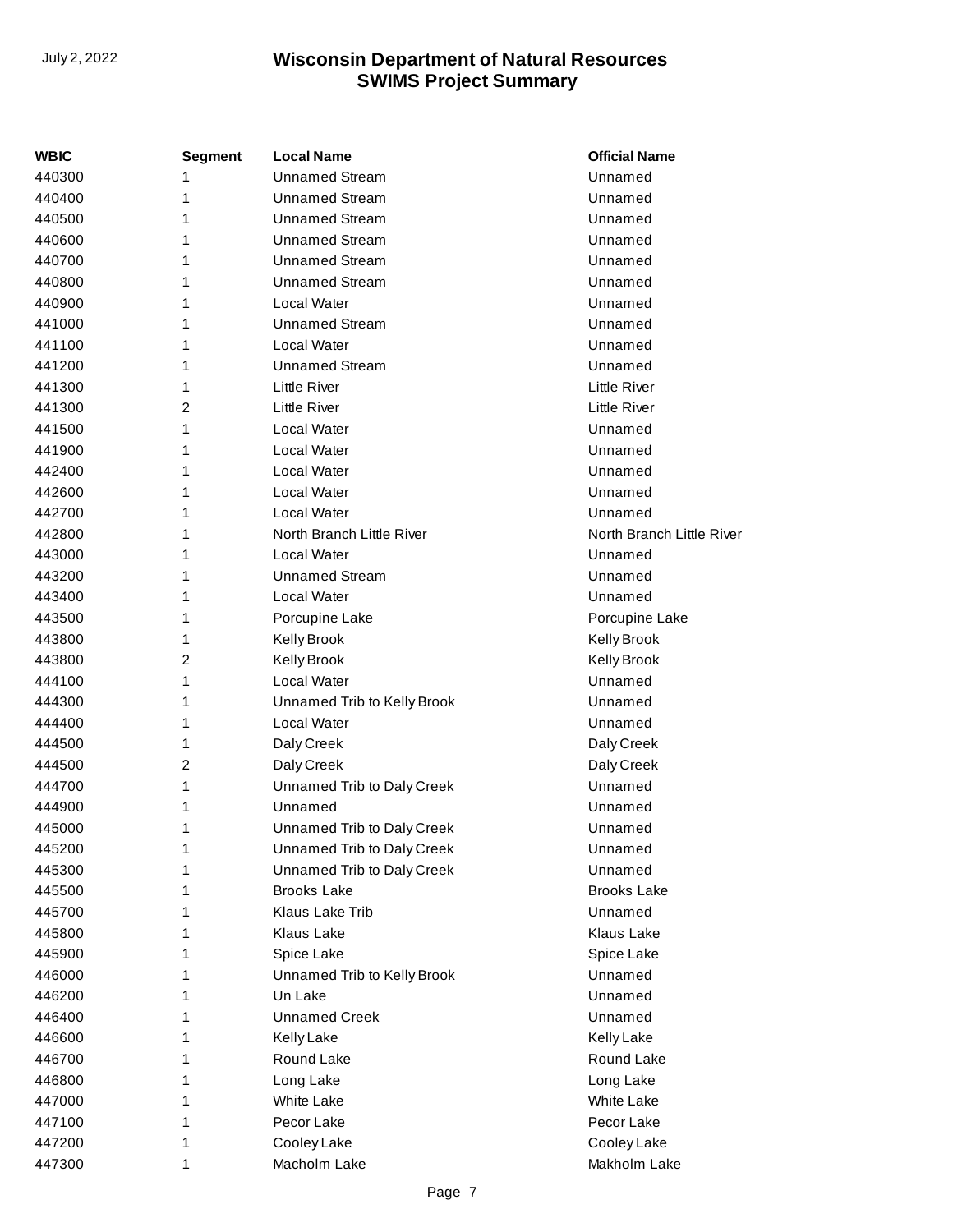| WBIC   | <b>Segment</b> | <b>Local Name</b>          | <b>Official Name</b>         |
|--------|----------------|----------------------------|------------------------------|
| 447400 |                | <b>Hoerth Lake</b>         | <b>Hoerth Lake</b>           |
| 447500 | 1              | Peterson Lake              | Peterson Lake                |
| 447600 | 1              | <b>Unnamed Stream</b>      | Unnamed                      |
| 447700 | 1              | <b>Unnamed Stream</b>      | Unnamed                      |
| 447800 | 1              | <b>Chicken Shack Creek</b> | Unnamed                      |
| 447900 | 1              | <b>Unnamed Stream</b>      | Unnamed                      |
| 448000 | 1              | <b>Unnamed Stream</b>      | Unnamed                      |
| 448200 | 1              | Machickanee Flowage (Imp)  | Machickanee Flowage (Stiles) |
| 448300 | 1              | <b>Splinter Creek</b>      | <b>Splinter Creek</b>        |
| 448300 | 2              | <b>Splinter Creek</b>      | <b>Splinter Creek</b>        |
| 448400 | 1              | <b>Unnamed Stream</b>      | Unnamed                      |
| 448500 | 1              | Local Water                | Unnamed                      |
| 448600 | 1              | <b>Unnamed Stream</b>      | Unnamed                      |
| 448700 | 1              | <b>Unnamed Stream</b>      | Unnamed                      |
| 448800 | 1              | <b>Brehmer Creek</b>       | <b>Brehmer Creek</b>         |
| 448850 | 1              | Creek 5-5                  | Unnamed                      |
| 448860 | 1              | Creek 6-4                  | Unnamed                      |
| 448900 | 1              | Unnamed Stream             | Unnamed                      |
| 449000 | 1              | Coopman Creek              | Coopman Creek                |
| 449100 | 1              | Dump Creek                 | Dump Creek                   |
| 449300 | 1              | Ocontao Falls Pond         | Oconto Falls Pond            |
| 449400 | 1              | <b>Unnamed Stream</b>      | Unnamed                      |
| 449500 | 1              | <b>Unnamed Stream</b>      | Unnamed                      |
| 449600 | 1              | <b>Unnamed Stream</b>      | Unnamed                      |
| 449600 | 2              | Unnamed Trib to Oconto R   | Unnamed                      |
| 449700 | 1              | <b>Unnamed Stream</b>      | Unnamed                      |
| 449800 | 1              | <b>Unnamed Stream</b>      | Unnamed                      |
| 449900 | 1              | <b>Unnamed Stream</b>      | Unnamed                      |
| 450000 | 1              | <b>Christie Brook</b>      | <b>Christie Brook</b>        |
| 450200 | 1              | Newton Creek               | <b>Newton Creek</b>          |
| 450300 | 1              | Un Lake                    | Unnamed                      |
| 450400 | 1              | Savage Lake                | Savage Lake                  |
| 450500 | 1              | Unnamed Stream             | Unnamed                      |
| 450600 | 1              | <b>Newton Lake</b>         | Newton Lake                  |
| 450700 | 1              | <b>Unnamed Stream</b>      | Unnamed                      |
| 450800 | 1              | Unnamed Stream             | Unnamed                      |
| 451000 | 1              | Christe Lake               | <b>Christie Lake</b>         |
| 451100 | 1              | Unnamed Stream             | Unnamed                      |
| 451200 | 1              | <b>Unnamed Stream</b>      | Unnamed                      |
| 451600 | 1              | Un Lake                    | Unnamed                      |
| 451700 | 1              | <b>Unnamed Stream</b>      | Unnamed                      |
| 451900 | 1              | Unnamed Stream             | Unnamed                      |
| 452500 | 1              | <b>Klatt Creek</b>         | <b>Klatt Creek</b>           |
| 452600 |                | Unnamed Stream             | Unnamed                      |
| 452800 |                | Un Lake                    | Arrowhead Lake               |
| 453000 |                | Un Lake                    | Unnamed                      |
| 453100 | 1              | <b>Unnamed Stream</b>      | Unnamed                      |
| 453200 | 1              | <b>Unnamed Stream</b>      | Unnamed                      |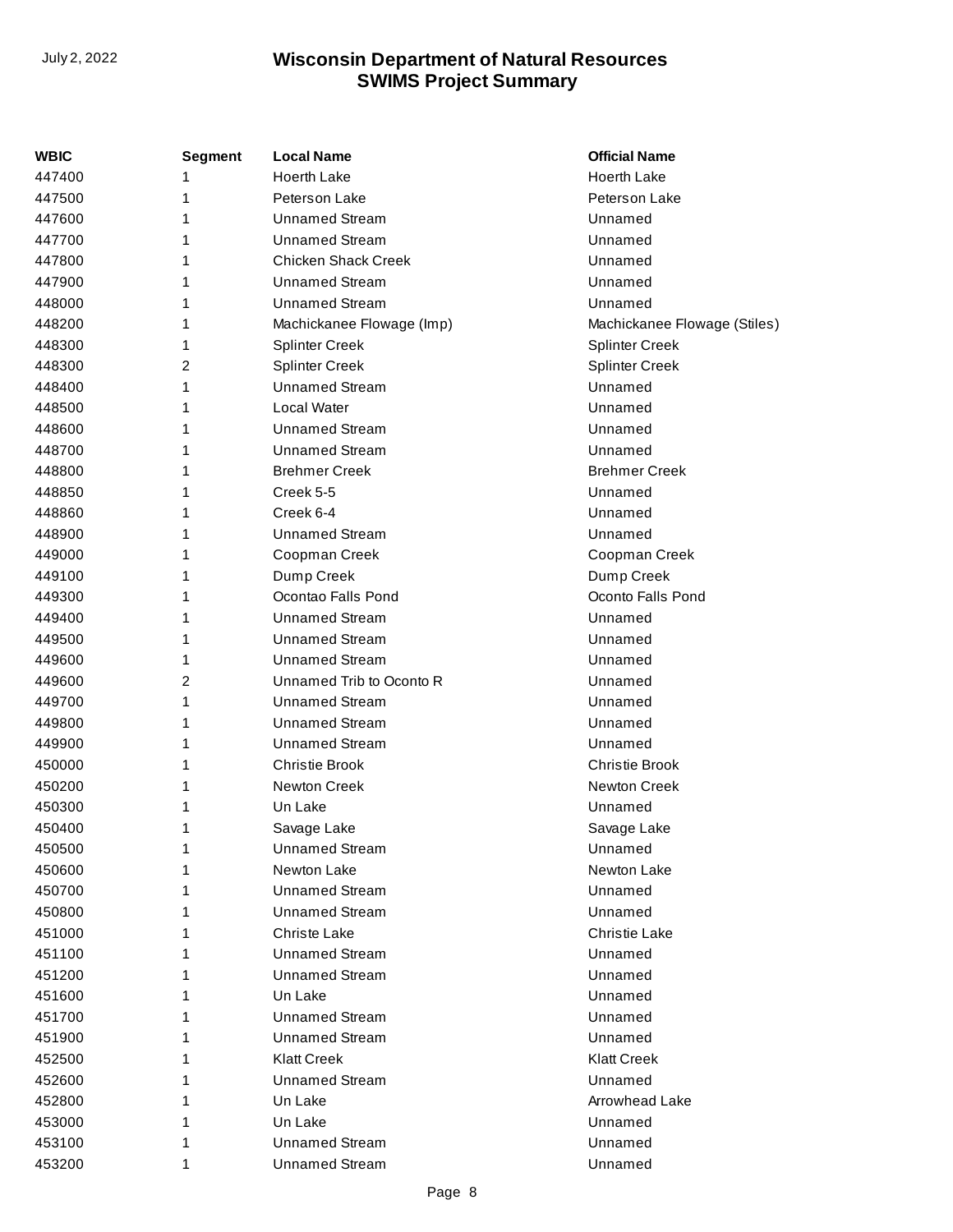| <b>WBIC</b> | Segment | <b>Local Name</b>                    | <b>Official Name</b>                      |
|-------------|---------|--------------------------------------|-------------------------------------------|
| 453300      | 1       | <b>Unnamed Stream</b>                | Unnamed                                   |
| 453400      | 3       | Linzy Creek                          | Linzy Creek                               |
| 453500      | 1       | <b>Unnamed Stream</b>                | Unnamed                                   |
| 453600      | 1       | <b>Unnamed Stream</b>                | Unnamed                                   |
| 453700      | 1       | <b>Unnamed Stream</b>                | Unnamed                                   |
| 453800      |         | <b>Schutt Lake</b>                   | Schutt Lake                               |
| 453900      | 1       | <b>Unnamed Stream</b>                | Unnamed                                   |
| 454300      | 1       | <b>Unnamed Stream</b>                | Unnamed                                   |
| 454400      | 1       | <b>Unnamed Stream</b>                | Unnamed                                   |
| 454500      | 1       | <b>Unnamed Stream</b>                | Unnamed                                   |
| 454600      | 1       | Peshtigo Brook                       | Peshtigo Brook                            |
| 454800      | 1       | <b>Bagley Creek</b>                  | <b>Bagley Creek</b>                       |
| 454800      | 2       | <b>Bagley Creek</b>                  | <b>Bagley Creek</b>                       |
| 454800      | 3       | <b>Bagley Creek</b>                  | <b>Bagley Creek</b>                       |
| 454800      | 4       | <b>Bagley Creek</b>                  | <b>Bagley Creek</b>                       |
| 454900      | 1       | Impassable Lake                      | Impassable Lake                           |
| 455000      | 1       | Deer Creek                           | Deer Creek                                |
| 455100      | 1       | Deer Lake                            | Deer Lake                                 |
| 455200      | 1       | Funk Lake                            | <b>Funk Lake</b>                          |
| 455300      | 1       | Wescott Lake                         | Wescott Lake                              |
| 455400      | 1       | Veil Lake                            | Ucil Lake                                 |
| 455500      |         | Ucil Lake (Veil, Herl)               | Ucil Lake                                 |
| 455900      | 1       | Un Lake                              | Unnamed                                   |
| 456100      | 1       | Un Lake                              | Unnamed                                   |
| 456200      | 1       | Un Lake                              | Unnamed                                   |
| 456300      |         | Un Lake                              | Unnamed                                   |
| 456500      | 1       | Un Lake                              | Unnamed                                   |
| 456600      | 1       | Un Lake                              | Unnamed                                   |
| 456750      | 1       | Shay Creek                           | Shay Creek                                |
| 456765      | 1       | Shay Lake                            | Shay Lake                                 |
| 456800      | 1       | North Branch Peshtigo Brook          | North Branch Peshtigo Brook               |
| 457000      | 1       | Un Lake                              | Unnamed                                   |
| 457100      | 1       | Little Pickerel                      | Little Pickerel                           |
| 457300      |         | <b>Pickerel Lake</b>                 | <b>Pickerel Lake</b>                      |
| 457500      |         | West Branch Peshtigo Brook           | West Branch Peshtigo Brook                |
| 457600      |         | Un Lake                              | Unnamed                                   |
| 457800      | 1       | North Branch Oconto River            | North Branch Oconto River                 |
| 457800      | 2       | North Branch Oconto River            | North Branch Oconto River                 |
| 457800      | 3       | North Branch Oconto River            | North Branch Oconto River                 |
| 457800      | 4       | North Branch Oconto River            | North Branch Oconto River                 |
| 458000      | 1       | North Branch Oconto River - Un Oxbow | North Branch Oconto River - Unnamed Oxbow |
| 458400      |         | <b>Creek 11-9</b>                    | Unnamed                                   |
| 458450      |         | <b>Creek 11-6</b>                    | Unnamed                                   |
| 458460      |         | <b>Creek 32-8</b>                    | Unnamed                                   |
| 458470      |         | <b>Creek 32-5</b>                    | Unnamed                                   |
| 458500      |         | Weso Creek                           | <b>Weso Creek</b>                         |
| 458700      |         | Anderson Lake                        | Anderson Lake                             |
| 458900      | 1       | Un Lake                              | Unnamed                                   |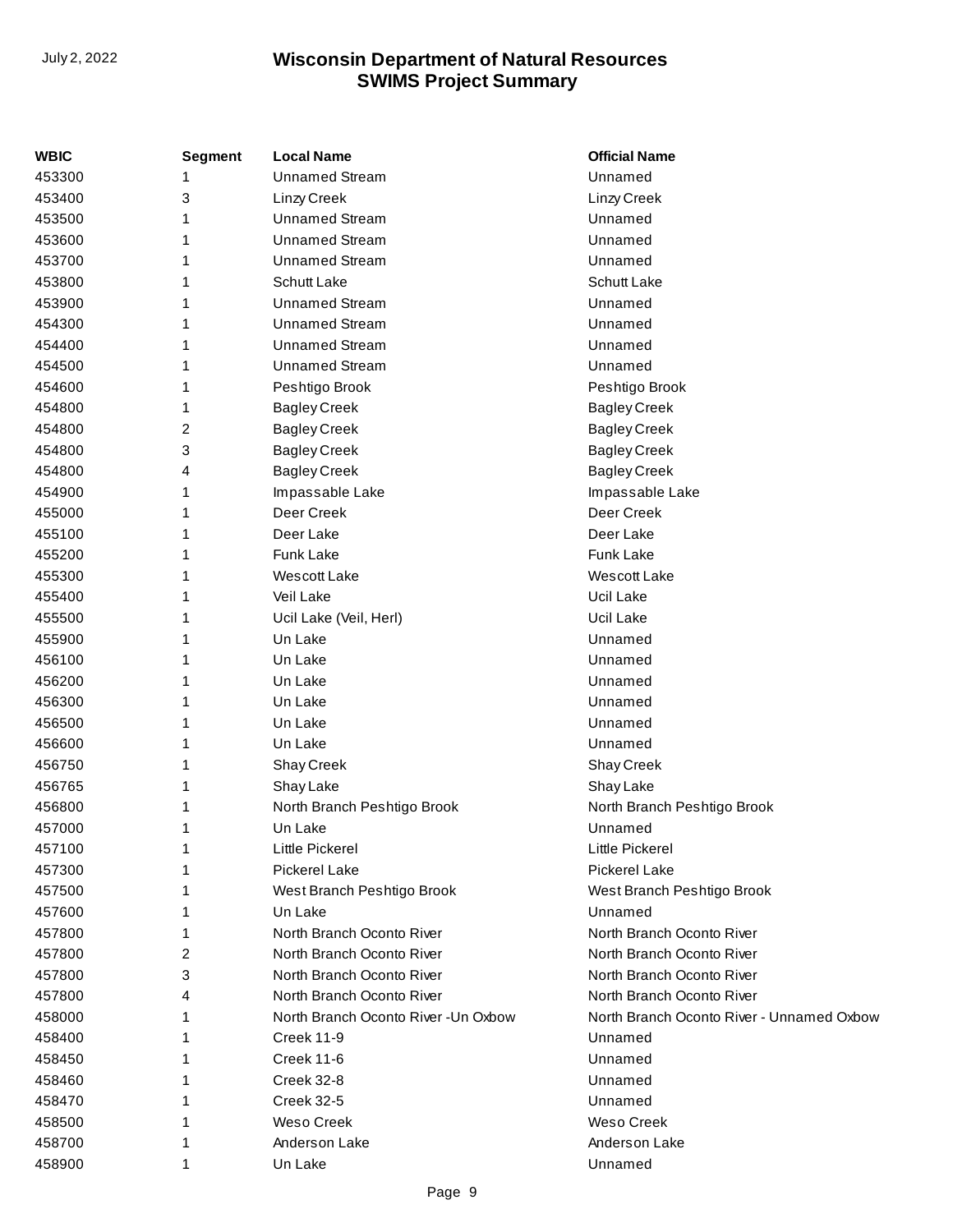| WBIC   | <b>Segment</b> | <b>Local Name</b>              | <b>Official Name</b>     |
|--------|----------------|--------------------------------|--------------------------|
| 459600 | 1              | <b>Waupee Creek</b>            | <b>Waupee Creek</b>      |
| 459600 | 2              | <b>Waupee Creek</b>            | <b>Waupee Creek</b>      |
| 459700 | 1              | <b>Hines Creek</b>             | <b>Hines Creek</b>       |
| 459800 | 1              | Green Lake Outlet (Creek 24-1) | <b>Green Lake Outlet</b> |
| 459900 | 1              | Green Lake                     | Green Lake               |
| 460000 | 1              | <b>Creek 1-15</b>              | Unnamed                  |
| 460100 | 1              | Little Waupee Creek            | Little Waupee Creek      |
| 460300 | 1              | <b>Creek 17-12</b>             | Unnamed                  |
| 460400 | 1              | <b>Baldwin Creek</b>           | <b>Baldwin Creek</b>     |
| 460450 | 1              | Creek 5-14                     | Unnamed                  |
| 460500 | 1              | Macauley Creek                 | Macauley Creek           |
| 460700 | 1              | Un Lake                        | Unnamed                  |
| 460800 | 1              | Local Water                    | Unnamed                  |
| 460900 | 1              | Sunrise Lake                   | Sunrise Lake             |
| 461000 | 1              | Un Lake                        | Unnamed                  |
| 461300 | 1              | Waupee Flowage (Imp)           | Waupee Flowage           |
| 461400 | 1              | Creek 28-5                     | Unnamed                  |
| 461450 | 1              | Creek 28-6                     | Unnamed                  |
| 461600 | 1              | Un Lake                        | Unnamed                  |
| 462000 | 1              | Crooked Lake                   | Crooked Lake             |
| 462300 | 1              | Gilkey Lake                    | Gilkey Lake              |
| 462400 | 1              | <b>Bass Lake</b>               | <b>Bass Lake</b>         |
| 462520 | 1              | Chute Pond                     | Chute Pond               |
| 462560 | 1              | Unamed                         | Unnamed                  |
| 462700 | 1              | <b>Bonita Creek</b>            | <b>Bonita Creek</b>      |
| 462900 | 1              | <b>Creek 23-12</b>             | Unnamed                  |
| 463000 | 1              | <b>Mountain Creek</b>          | <b>Town Creek</b>        |
| 463100 | 1              | <b>Creek 11-12</b>             | Unnamed                  |
| 463200 | 1              | Un Lake                        | Unnamed                  |
| 463300 | 1              | Creek 15-6                     | Unnamed                  |
| 463600 | 1              | Mccaslin Brook                 | McCaslin Brook           |
| 463600 | 2              | Mccaslin Brook                 | McCaslin Brook           |
| 463600 | 3              | Mccaslin Brook                 | McCaslin Brook           |
| 463600 | 4              | Mccaslin Brook                 | McCaslin Brook           |
| 463700 | 1              | <b>Creek 11-11</b>             | Unnamed                  |
| 463800 | 1              | Un Lake                        | Unnamed                  |
| 464000 | 1              | Creek 30-14                    | Unnamed                  |
| 464200 | 1              | Un Spring                      | Un Spring                |
| 464300 | 1              | Creek 30-12                    | Unnamed                  |
| 464400 | 1              | Un Spring                      | Un Spring                |
| 464600 | 1              | Un Lake                        | Unnamed                  |
| 464700 | 1              | Chain Lake                     | Chain Lake               |
| 464800 | 1              | Un Lake                        | Unnamed                  |
| 465000 | 1              | Townsend Flow (Wheeler Imp)    | <b>Townsend Flowage</b>  |
| 465200 | 1              | Un Spring                      | Un Spring                |
| 465300 | 1              | Mosquito Creek                 | Mosquito Creek           |
| 465400 | 1              | Creek 16-2                     | Unnamed                  |
| 465500 | 1              | Un Lake                        | Unnamed                  |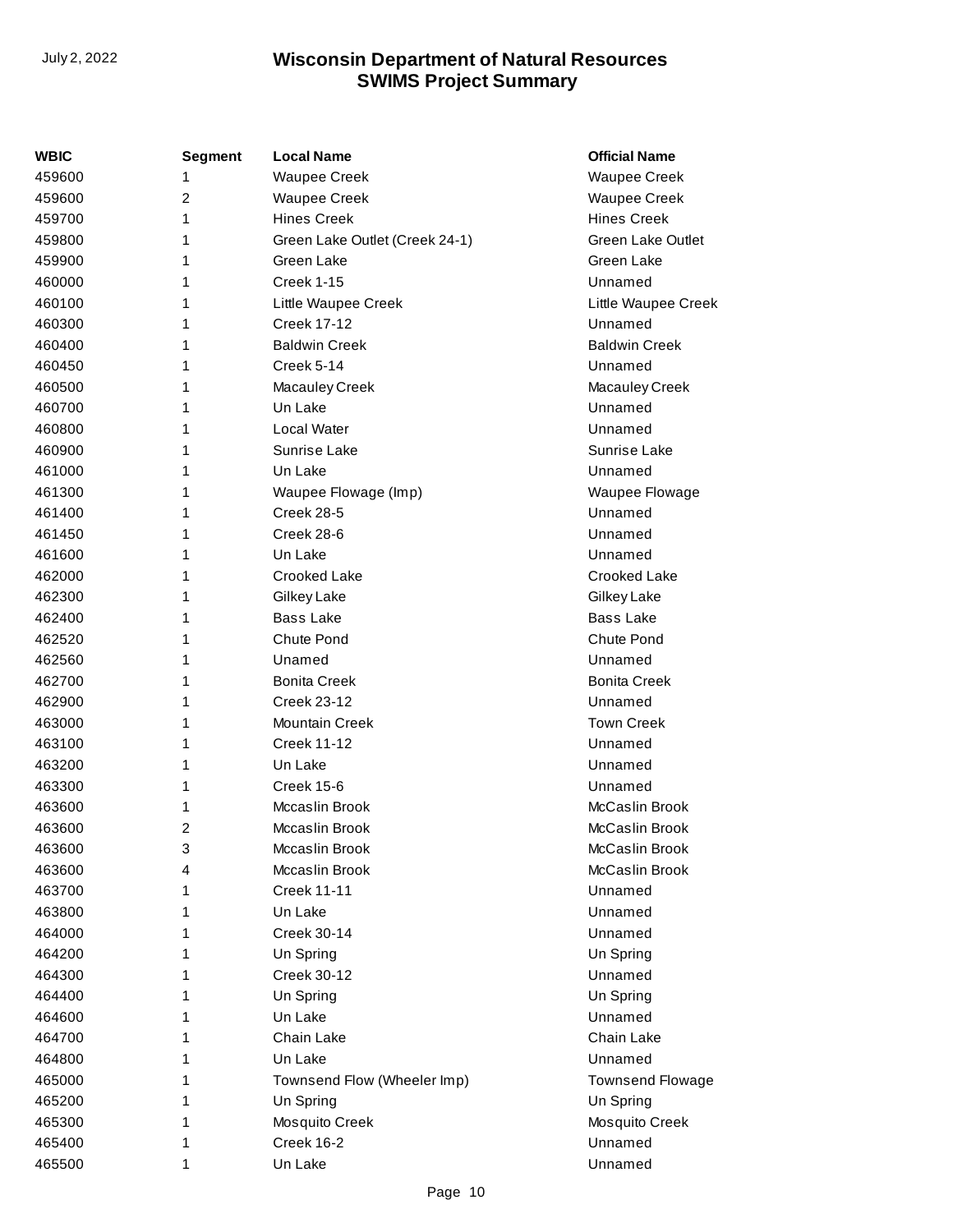| WBIC   | <b>Segment</b> | <b>Local Name</b>           | <b>Official Name</b>      |
|--------|----------------|-----------------------------|---------------------------|
| 465600 | 1              | Mosquito Lake               | Mosquito Lake             |
| 465700 | 1              | Creek 33-11                 | <b>Wapato Creek</b>       |
| 465700 | 2              | Creek 33-11                 | <b>Wapato Creek</b>       |
| 465700 | 3              | Creek 33-11                 | <b>Wapato Creek</b>       |
| 465900 | 1              | Bowman Lake                 | Bowman Lake               |
| 466000 | 1              | Un Lake                     | Unnamed                   |
| 466100 | 1              | Wapato Lake, Lower (Poison) | Lower Wapato Lake         |
| 466300 | 1              | Little Wapato Lake          | Little Wapato Lake        |
| 466400 | 1              | Wapato Lake, Upper (Poison) | Upper Wapato Lake         |
| 466500 | 1              | Un Spring                   | Un Spring                 |
| 466700 | 1              | Reservoir Pond (Imp)        | Reservoir Pond            |
| 466800 | 1              | Horn Lake                   | Little Horn Lake          |
| 466900 | 1              | <b>Explosion Lake</b>       | <b>Explosion Lake</b>     |
| 467100 | 1              | Horn Lake                   | Horn Lake                 |
| 467200 | 1              | <b>Creek 18-15</b>          | Unnamed                   |
| 467400 | 1              | <b>Archibald Creek</b>      | <b>Archibald Creek</b>    |
| 467600 | 1              | <b>Barney Spring</b>        | <b>Barney Spring</b>      |
| 467700 | 1              | <b>Creek 7-15</b>           | Unnamed                   |
| 469000 | 1              | <b>Snow Falls Creek</b>     | <b>Snow Falls Creek</b>   |
| 469100 | 1              | Sullivan Springs            | Sullivan Springs          |
| 469200 | 1              | Creek 36-10                 | Unnamed                   |
| 469300 | 1              | Un Spring                   | Un Spring                 |
| 469400 | 1              | Un Spring                   | Un Spring                 |
| 469450 | 1              | <b>Creek 25-9</b>           | Unnamed                   |
| 469500 | 1              | <b>Hickey Springs</b>       | <b>Hickey Springs</b>     |
| 469600 | 1              | Creek 19-8                  | Unnamed                   |
| 469700 | 1              | Un Lake                     | Unnamed                   |
| 469800 | 1              | Creek 24-5                  | Unnamed                   |
| 469900 | 1              | Un Spring                   | Un Spring                 |
| 470000 | 1              | Un Spring                   | Un Spring                 |
| 470200 | 1              | Un Spring                   | Un Spring                 |
| 470300 | 1              | <b>Creek 16-15</b>          | Unnamed                   |
| 470400 | 1              | <b>Creek 15-13</b>          | Unnamed                   |
| 470500 | 1              | Un Lake                     | Unnamed                   |
| 470600 | 1              | John Lake                   | Lake John                 |
| 470900 | 1              | Munger Lake                 | Munger Lake               |
| 471100 | 1              | Un Lake                     | Unnamed                   |
| 471200 | 1              | <b>Bear Lake</b>            | <b>Bear Lake</b>          |
| 471400 | 1              | Un Spring                   | Un Spring                 |
| 471600 | 1              | Little Bear Lake            | Un Spring                 |
| 471700 | 1              | Un Spring                   | Unnamed                   |
| 471900 | 1              | Un Lake                     | Unnamed                   |
| 472000 | 1              | Un Spring - Fish Hatcher    | Un Spring - Fish Hatchery |
| 472100 | 1              | Un Spring - Fish Hatchery   | Un Spring - Fish Hatchery |
| 472200 | 1              | <b>Battle Creek</b>         | <b>Battle Creek</b>       |
| 472300 | 1              | Un Spring                   | Unnamed                   |
| 472400 | 1              | Un Spring                   | Un Spring                 |
| 472500 | 1              | Creek 3-15                  | Unnamed                   |
|        |                |                             |                           |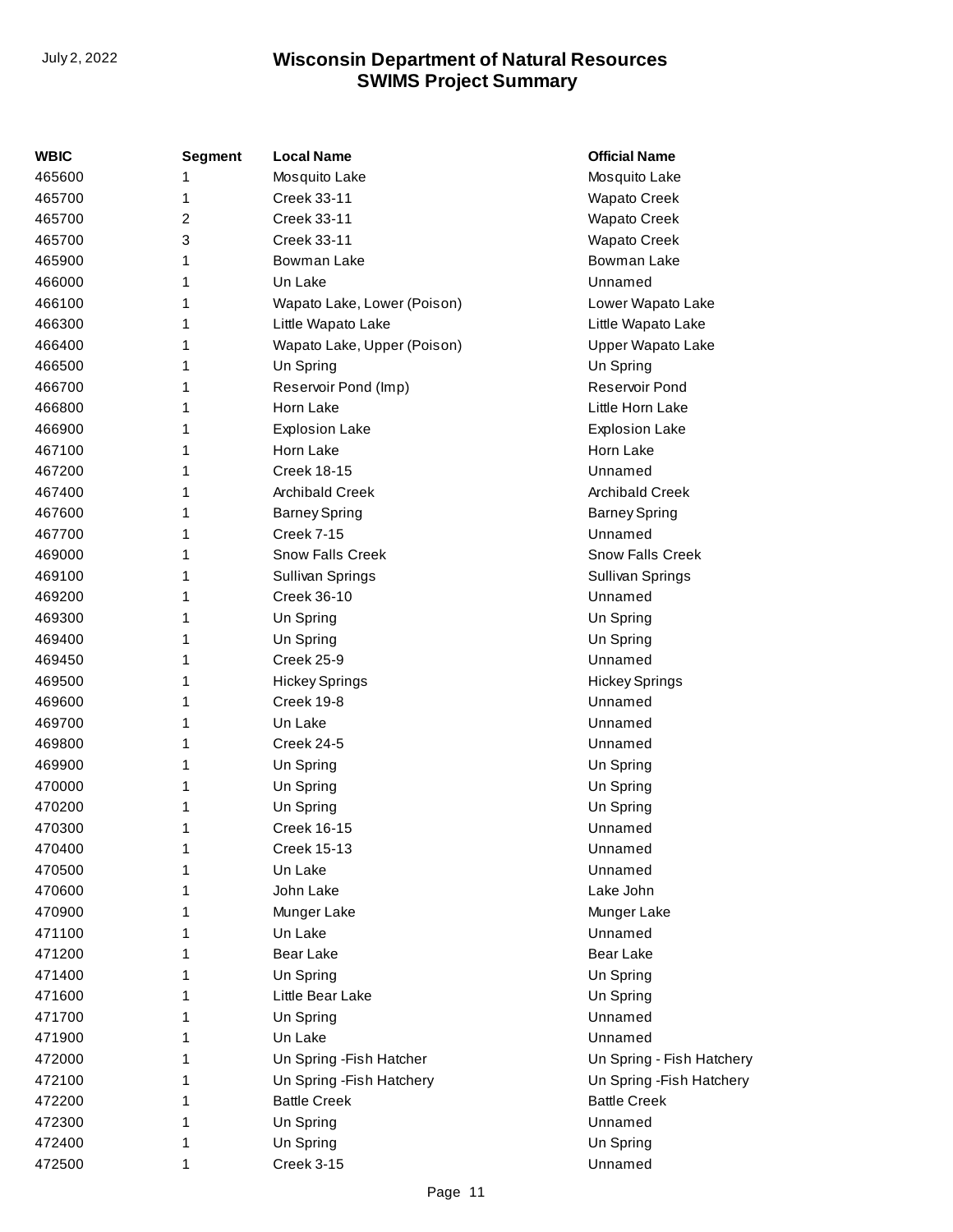| WBIC   | Segment        | <b>Local Name</b>               | <b>Official Name</b>      |
|--------|----------------|---------------------------------|---------------------------|
| 472600 | 1              | Un Lake                         | Unnamed                   |
| 472700 | 1              | Un Spring                       | Un Spring                 |
| 472800 | 1              | <b>Fenske Creek</b>             | <b>Fenske Creek</b>       |
| 472800 | $\overline{2}$ | <b>Fenske Creek</b>             | <b>Fenske Creek</b>       |
| 472900 | 1              | Hidden Lake                     | <b>Hidden Lake</b>        |
| 473000 | 1              | Un Spring                       | Un Spring                 |
| 473100 | 1              | Un Spring                       | Un Spring                 |
| 473200 | 1              | Creek 9-13                      | Unnamed                   |
| 473300 | 1              | Un Spring                       | Un Spring                 |
| 473400 | 1              | <b>Knowles Creek</b>            | <b>Knowles Creek</b>      |
| 474100 | 1              | Creek 1-9d                      | <b>Pickerel Creek</b>     |
| 474100 | 2              | Creek 1-9a                      | <b>Pickerel Creek</b>     |
| 474200 | 1              | Creek 1-9a                      | Unnamed                   |
| 474600 | 1              | Spring Lake                     | Spring Lake               |
| 474900 | 1              | <b>Pickerel Lake</b>            | <b>Pickerel Lake</b>      |
| 475000 | 1              | Little Pickerel Lake            | Little Pickerel Lake      |
| 480900 | 1              | South Branch Oconto River       | South Branch Oconto River |
| 480900 | 2              | South Branch Oconto River       | South Branch Oconto River |
| 480900 | 3              | South Branch Oconto River       | South Branch Oconto River |
| 480900 | 4              | South Branch Oconto River       | South Branch Oconto River |
| 480900 | 5              | South Branch Oconto River       | South Branch Oconto River |
| 481000 | 1              | Pecore Creek                    | Pecore Creek              |
| 481100 | 1              | <b>Hayes Creek</b>              | <b>Hayes Creek</b>        |
| 481300 | 1              | Un Lake                         | Unnamed                   |
| 481600 | 1              | Wiscobee Creek                  | Wiscobee Creek            |
| 481700 | 1              | Wiscobee Lake                   | Wiscobee Lake             |
| 481800 | 1              | Un Lake                         | Unnamed                   |
| 481850 | 1              | Wiscobee Creek                  | Unnamed                   |
| 481900 | 1              | Grignon Lake                    | Grignon Lake              |
| 484700 | 1              | First South Branch Oconto River | First S Br Oconto River   |
| 484700 | $\overline{2}$ | First S Br Oconto River         | First S Br Oconto River   |
| 484800 | 2              | <b>Creek 31-11</b>              | Unnamed                   |
| 484900 | 1              | Creek 31-8                      | Unnamed                   |
| 485100 | 1              | <b>Temple Creek</b>             | <b>Temple Creek</b>       |
| 485200 | 1              | Temple Lake                     | Temple Lake               |
| 485300 | 1              | Un Lake                         | Unnamed                   |
| 485400 | 1              | Pat Creek                       | Pat Creek                 |
| 485500 | 1              | <b>Creek 7-13</b>               | Unnamed                   |
| 485700 | 1              | Pat Lake                        | Pat Lake                  |
| 485800 | 1              | Creek 10-7                      | Unnamed                   |
| 485900 | 1              | Un Spring                       | Un Spring                 |
| 486000 | 1              | Camp 5 Lake                     | Camp Five Lake            |
| 486100 | 1              | <b>Winslow Creek</b>            | <b>Winslow Creek</b>      |
| 486200 | 1              | Winslow Lake (Long)             | <b>Winslow Lake</b>       |
| 486300 | 1              | Little Gillett Lake             | Little Gillett Lake       |
| 486400 | 1              | Big Gillett Lake (Gillett)      | <b>Gillett Lake</b>       |
| 486600 | 1              | Un Lake                         | Unnamed                   |
| 486700 | 1              | French Lake (Shay)              | French Lake               |
|        |                |                                 |                           |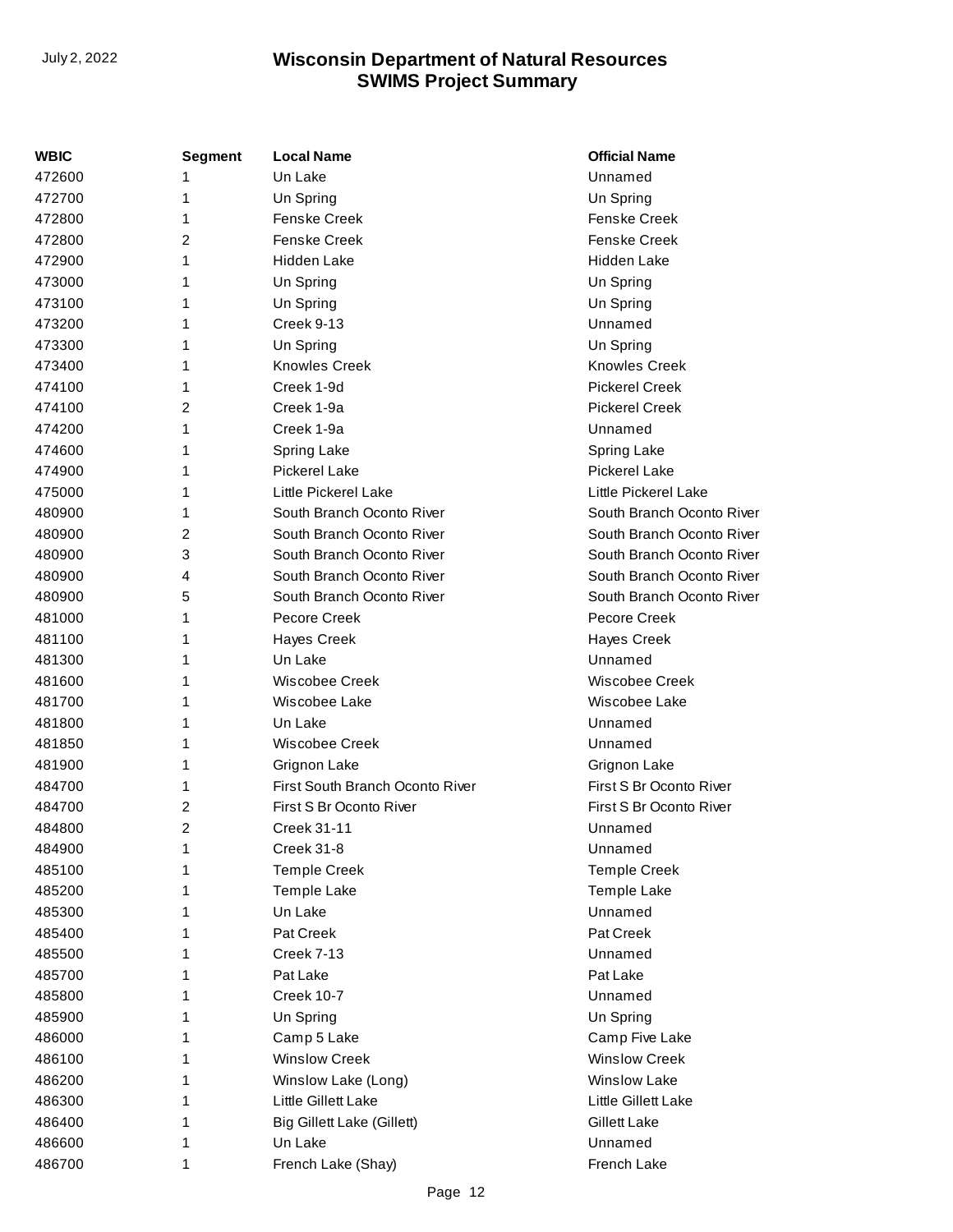| WBIC   | <b>Segment</b> | <b>Local Name</b>                | <b>Official Name</b>           |
|--------|----------------|----------------------------------|--------------------------------|
| 487000 | 1              | <b>Swansons Lake</b>             | <b>Swansons Lake</b>           |
| 487200 | 1              | Deep Lake                        | Deep Lake                      |
| 487300 | 1              | Far Lake                         | Far Lake                       |
| 487400 | 1              | Camp Lake                        | Camp Lake                      |
| 487500 | 1              | Maiden Lake                      | Maiden Lake                    |
| 487700 | 1              | Little Maiden Lake               | Little Maiden Lake             |
| 487800 |                | Camp Lake                        | Un Spring                      |
| 487900 | 1              | Yavell Lake                      | Valley Lake                    |
| 488000 | 1              | <b>Creek 12-9</b>                | Unnamed                        |
| 488200 | 1              | Un Spring                        | Un Spring                      |
| 488300 | 1              | Un Lake                          | Unnamed                        |
| 488500 | 1              | Second South Branch Oconto River | Second S Br Oconto River       |
| 488500 | 2              | Second S Br Oconto River         | Second S Br Oconto River       |
| 488800 | 1              | <b>Shadow Creek</b>              | <b>Shadow Creek</b>            |
| 488900 | 1              | Shadow Lake                      | Shadow Lake                    |
| 489000 | 1              | Deadman Creek                    | Deadman Creek                  |
| 489200 | 1              | Lost Lake                        | Lost Lake                      |
| 489400 | 1              | <b>Wades Lake</b>                | <b>Wades Lake</b>              |
| 489600 | 1              | Un Lake                          | Unnamed                        |
| 489700 | 1              | Deadman Lake                     | Deadman Lake                   |
| 489800 | 1              | Lower Island Lake                | Lower Island Lake              |
| 489900 | 1              | <b>Big Island Lake</b>           | <b>Big Island Lake</b>         |
| 490000 |                | <b>Upper Island Lake</b>         | <b>Upper Island Lake</b>       |
| 490100 | 1              | Quill Lake                       | Quill Lake                     |
| 490200 | 1              | <b>Creek 13-10</b>               | Unnamed                        |
| 490300 | 1              | <b>Creek 13-7</b>                | Unnamed                        |
| 490400 | 1              | Creek 14-3a                      | Unnamed                        |
| 490500 | 1              | Un Spring                        | Un Spring                      |
| 490600 | 1              | Creek 14-3c                      | Unnamed                        |
| 490700 | 1              | Un Spring                        | <b>Archibald Tower Springs</b> |
| 490900 | 1              | <b>Archibald Tower Springs</b>   | <b>Archibald Tower Springs</b> |
| 491000 | 1              | Upper Range Lake                 | Upper Range Lake               |
| 491100 | 1              | Lower Range Lake                 | Lower Range Lake               |
| 491300 |                | Un Spring                        | Un Spring                      |
| 491400 |                | Cedar Lake                       | Cedar Lake                     |
| 491500 | 1              | <b>Boulder Creek</b>             | <b>Boulder Creek</b>           |
| 491800 | 1              | <b>Boulder Lake</b>              | <b>Boulder Lake</b>            |
| 491900 | 1              | <b>Creek 15-12</b>               | Unnamed                        |
| 491900 | 2              | Unnamed Creek 15-12              | Unnamed                        |
| 492200 | 1              | <b>Creek 15-7</b>                | Unnamed                        |
| 492400 | 1              | Hills Pond Creek                 | Hills Pond Creek               |
| 492500 | 1              | Hills Pond                       | Hills Pond                     |
| 492550 |                | Creek 33-15                      | Unnamed                        |
| 492600 | 1              | Creek 33-14                      | Unnamed                        |
| 492800 | 1              | Un Lake                          | Unnamed                        |
| 492900 | 1              | Hells Acre Springs               | <b>Hells Acre Springs</b>      |
| 493100 |                | <b>Trout Lake</b>                | <b>Trout Lake</b>              |
| 493200 | 1              | Lake Kathleen                    | Lake Kathleen                  |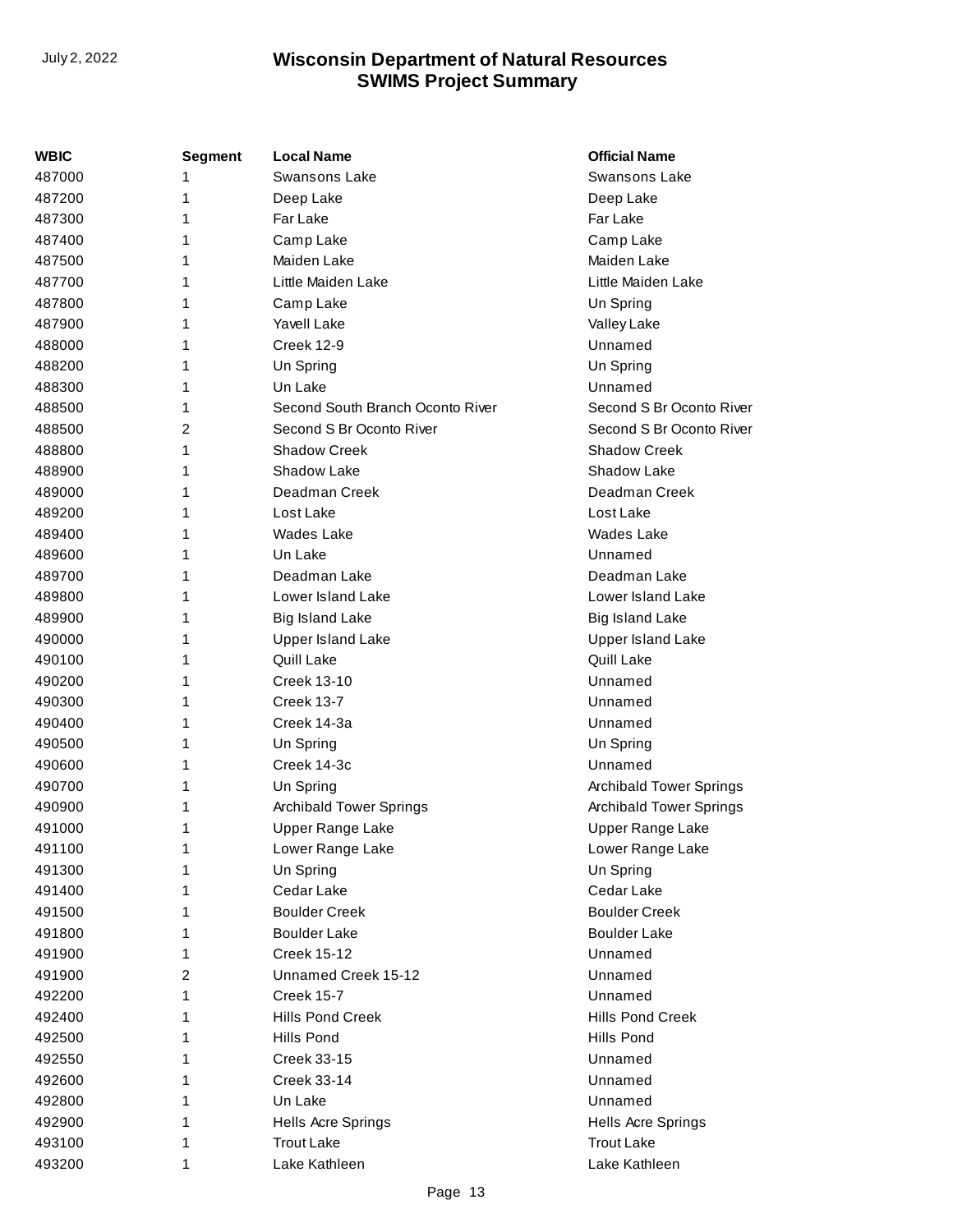| <b>WBIC</b> | <b>Segment</b> | <b>Local Name</b>          | <b>Official Name</b>      |
|-------------|----------------|----------------------------|---------------------------|
| 493300      | 1              | Creek 9-8                  | Unnamed                   |
| 493350      | 1              | Creek 9-7                  | Unnamed                   |
| 494800      | 1              | Perch Lake                 | Perch Lake                |
| 494900      | 1              | <b>Creek 30-5</b>          | Unnamed                   |
| 495000      | 1              | Un Spring                  | Un Spring                 |
| 495400      | 1              | Jones Creek                | Jones Creek               |
| 495500      | 1              | Creek 7-9                  | Unnamed                   |
| 495600      | 1              | Un Spring                  | Un Spring                 |
| 495700      | 1              | Un Spring                  | Un Spring                 |
| 495800      | 1              | Mary Creek                 | Mary Creek                |
| 496300      | 1              | Mary Lake                  | Mary Lake                 |
| 496400      | 1              | Creek 7-10                 | Unnamed                   |
| 496600      | 1              | Lower Jones Springs        | Jones Springs             |
| 496700      | 1              | <b>Upper Jones Springs</b> | Jones Springs             |
| 496800      | 1              | Un Spring                  | Un Spring                 |
| 497300      | 1              | Local Water                | Unnamed                   |
| 497400      | 1              | Local Water                | Unnamed                   |
| 497500      | 1              | Local Water                | Unnamed                   |
| 497600      | 1              | Thomas Slough              | Thomas Slough             |
| 497900      | 1              | Local Water                | Unnamed                   |
| 498113      | 1              | Un Lake                    | Unnamed                   |
| 499000      | 1              | Boundary Lake (Bass)       | <b>Boundary Lake</b>      |
| 500100      | 1              | Dell Lake (Spruce)         | Dell Lake                 |
| 500400      | 1              | Flower Lake (Grass)        | Flower Lake               |
| 500500      | 1              | Geise Lake (Mud)           | Giese Lake                |
| 504300      | 1              | Rost Lake                  | Rost Lake                 |
| 505000      | 1              | Un Lake                    | Unnamed                   |
| 505100      | 1              | Un Lake                    | Unnamed                   |
| 506300      | 1              | Un Lake                    | Unnamed                   |
| 506400      | 1              | Un Lake                    | Unnamed                   |
| 515100      | 1              | White Potato Lake          | <b>White Potato Lake</b>  |
| 515500      | 9              | Peshtigo River             | Peshtigo River            |
| 518300      | 1              | Montanna Lake              | Montana Lake              |
| 518400      | 1              | Messenger Creek            | Messenger Creek           |
| 518400      | 2              | Messenger Creek            | Messenger Creek           |
| 518400      | 3              | Messenger Creek            | Messenger Creek           |
| 518700      | 1              | <b>Unnamed Stream</b>      | Unnamed                   |
| 518800      | 1              | <b>Unnamed Stream</b>      | <b>Spring Creek</b>       |
| 518900      | 1              | <b>Unnamed Stream</b>      | Unnamed                   |
| 519000      | 1              | First Lake                 | <b>First Lake</b>         |
| 519100      | 1              | Second Lake                | Second Lake               |
| 519200      | 1              | Jocko Lake                 | Jocko Lake                |
| 519500      | 1              | Leigh Flowage (Lee Imp.)   | Leigh Flowage             |
| 519700      | 1              | Underwood Lake             | Underwood Lake            |
| 519800      | 1              | <b>Unnamed Stream</b>      | Unnamed                   |
| 519900      | 1              | <b>McDonald Creek</b>      | <b>McDonald Creek</b>     |
| 521000      | $\overline{2}$ | South Branch Beaver Creek  | South Branch Beaver Creek |
| 522100      | 2              | Murphy Creek               | Murphy Creek              |
|             |                |                            |                           |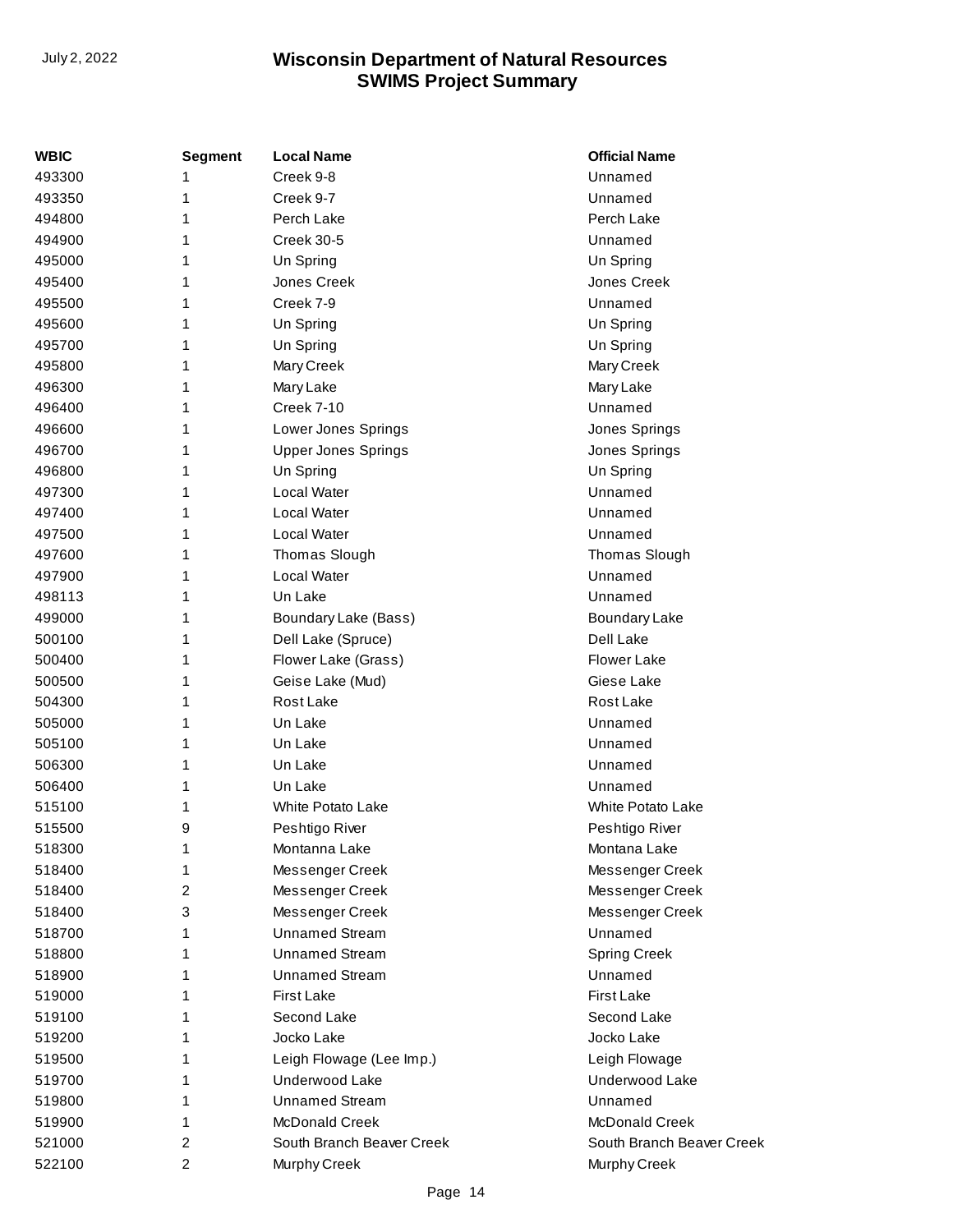| WBIC    | <b>Segment</b> | <b>Local Name</b>                        | <b>Official Name</b>      |
|---------|----------------|------------------------------------------|---------------------------|
| 523500  | 1              | Perch Lake                               | Perch Lake                |
| 523600  | 1              | Whiskey Creek                            | <b>Whisky Creek</b>       |
| 524000  | 1              | Un Lake                                  | Unnamed                   |
| 524400  | 1              | Creek 11-8                               | Unnamed                   |
| 535600  | 1              | North Work Thunder River                 | North Fork Thunder River  |
| 536300  | 1              | Creek 24-9                               | Unnamed                   |
| 536400  | 1              | <b>Creek 24-12</b>                       | Unnamed                   |
| 536600  | 1              | <b>Creek 23-15</b>                       | Unnamed                   |
| 536650  | 1              | Creek 22-3                               | Unnamed                   |
| 536900  | 1              | Creek 14-8                               | Unnamed                   |
| 537000  | 1              | <b>Creek 15-4</b>                        | Unnamed                   |
| 537100  | 1              | Un Spring                                | Un Spring                 |
| 537200  | 1              | <b>Creek 10-11</b>                       | Unnamed                   |
| 537300  | 2              | <b>East Thunder Creek</b>                | <b>East Thunder Creek</b> |
| 537400  | 1              | <b>Spring Creek</b>                      | <b>Spring Creek</b>       |
| 538100  | 1              | <b>West Thunder Creek</b>                | <b>West Thunder Creek</b> |
| 538200  | 1              | Un Spring                                | Un Spring                 |
| 538300  | 1              | Un Spring                                | Un Spring                 |
| 538400  | 1              | South Fork Thunder River                 | South Fork Thunder River  |
| 539000  | 1              | Ledge Lake (Pine)                        | Ledge Lake                |
| 539100  | 1              | Cedar Lake                               | Cedar Lake                |
| 539200  | 1              | <b>Forbes Creek</b>                      | <b>Forbes Creek</b>       |
| 539300  | 1              | <b>Forbes Spring</b>                     | <b>Forbes Spring</b>      |
| 539400  | 1              | Hay Creek                                | Hay Creek                 |
| 539500  | 1              | Un Spring                                | Un Spring                 |
| 539600  | 1              | Creek 2-2                                | Unnamed                   |
| 539700  | 1              | <b>Creek 3-13</b>                        | Unnamed                   |
| 540200  | 1              | Creek 9-2                                | Unnamed                   |
| 545400  | 1              | Caldron Falls Reservoir (Imp)            | Caldron Falls Reservoir*  |
| 545700  | 1              | Creek 12-4 T33n R17e                     | Unnamed                   |
| 545700  | 2              | Creek 12-4 T33n R17e                     | Unnamed                   |
| 545750  | 1              | Creek 12-8                               | Unnamed                   |
| 545900  | 1              | McPhearson Creek                         | McPearson Creek           |
| 545900  | 2              | Unnamed Creek 2-9                        | McPearson Creek           |
| 546100  | 1              | Lackawanna Lake                          | Lackawanna Lake           |
| 546400  | 1              | Creek 3-1                                | Unnamed                   |
| 546400  | 2              | Creek 3-1                                | Unnamed                   |
| 3000017 | 1              | <b>Unnamed Stream</b>                    | Unnamed                   |
| 3000018 | 1              | Local Water                              | Unnamed                   |
| 3000018 | 2              | Unnamed - no feature                     | Unnamed                   |
| 3000114 | 1              | <b>Unnamed Stream</b>                    | Unnamed                   |
| 3000202 | 1              | Little River Tributary (Aka Jones Creek) | Unnamed                   |
| 3000204 | 1              | Creek 12-4 T33n R17e                     | Unnamed                   |
| 3000207 | 1              | Creek 31-11                              | Unnamed                   |
| 3000210 | 1              | <b>Creek 12-13</b>                       | Unnamed                   |
| 3000264 | 1              | Creek 27-5 (T33n, R16e)                  | Unnamed                   |
| 3000265 | 1              | Creek 3-16 (T33n, R16e)                  | Unnamed                   |
| 3000402 | 1              | <b>Unnamed Stream</b>                    | Unnamed                   |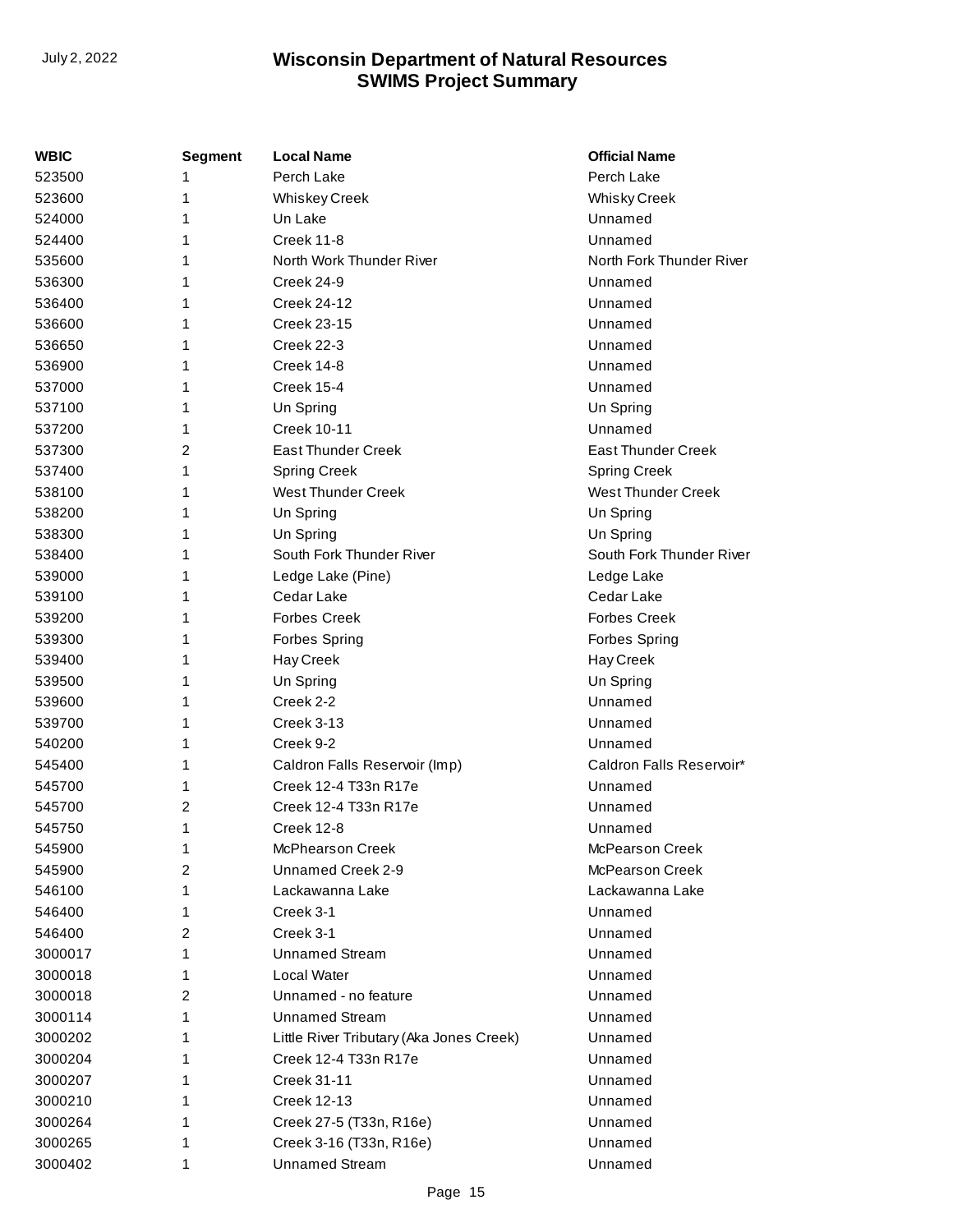| <b>WBIC</b> | <b>Segment</b> | <b>Local Name</b>                        | <b>Official Name</b> |
|-------------|----------------|------------------------------------------|----------------------|
| 3000545     | 1              | Local Water                              | Unnamed              |
| 3000546     | 1              | Local Water                              | Unnamed              |
| 3000547     | 1              | Unnamed Stream                           | Unnamed              |
| 3000548     | 1              | <b>Unnamed Stream</b>                    | Unnamed              |
| 3000570     | 1              | <b>Tibbets Creek</b>                     | Unnamed              |
| 3000571     | 1              | <b>Unnamed Stream</b>                    | Unnamed              |
| 3000578     | 1              | Unnamed - no feature                     | Unnamed              |
| 3000578     | 2              | <b>Unnamed Stream</b>                    | Unnamed              |
| 3000579     | 1              | Local Water                              | Unnamed              |
| 3000582     | 1              | Unnamed Stream                           | Unnamed              |
| 3000583     | 1              | <b>Unnamed Stream</b>                    | Unnamed              |
| 3000584     | 1              | <b>Unnamed Stream</b>                    | Unnamed              |
| 3000585     | 1              | Unnamed Trib to the Little Suamico River | Unnamed              |
| 3000586     | 1              | <b>Unnamed Stream</b>                    | Unnamed              |
| 3000588     | 1              | Unnamed Stream                           | Unnamed              |
| 3000589     | 1              | <b>Unnamed Stream</b>                    | Unnamed              |
| 3000590     | 1              | Unnamed                                  | Unnamed              |
| 3000590     | $\overline{2}$ | Unnamed Stream                           | Unnamed              |
| 3000591     | 1              | <b>Unnamed Stream</b>                    | Unnamed              |
| 3000592     | 1              | <b>Unnamed Stream</b>                    | Unnamed              |
| 3000593     | 1              | <b>Unnamed Stream</b>                    | Unnamed              |
| 3000599     | 1              | Unnamed Trib to the Pensaukee River      | Unnamed              |
| 3000605     | 1              | Local Water                              | Unnamed              |
| 3000607     | 1              | Unnamed Stream                           | Unnamed              |
| 3000608     | 1              | Local Water                              | Unnamed              |
| 3000610     | 1              | Unnamed Stream                           | Unnamed              |
| 3000617     | 1              | Local Water                              | Unnamed              |
| 3000623     | 1              | Local Water                              | Unnamed              |
| 5006799     | 1              | Unnamed                                  | Unnamed              |
| 5008387     | 1              | Creek 32-5 T31n R17e                     | Unnamed              |
| 5010272     | 1              | Unnamed Stream                           | Unnamed              |
| 5010314     | 1              | Local Water                              | Unnamed              |
| 5010396     | 1              | <b>Unnamed Stream</b>                    | Unnamed              |
| 5010405     | 1              | <b>Unnamed Stream</b>                    | Unnamed              |
| 5010424     | 1              | <b>Unnamed Stream</b>                    | Unnamed              |
| 5010517     | 1              | <b>Unnamed Stream</b>                    | Unnamed              |
| 5010543     | 1              | <b>Unnamed Stream</b>                    | Unnamed              |
| 5010655     | 1              | Unnamed                                  | Unnamed              |
| 5010743     | 1              | Local Water                              | Unnamed              |
| 5010804     | 1              | <b>Unnamed Stream</b>                    | Unnamed              |
| 5010807     | 1              | <b>Unnamed Stream</b>                    | Unnamed              |
| 5010896     | 1              | <b>Unnamed Stream</b>                    | Unnamed              |
| 5010898     | 1              | <b>Unnamed Stream</b>                    | Unnamed              |
| 5010942     | 1              | <b>Unnamed Stream</b>                    | Unnamed              |
| 5010951     | 1              | <b>Unnamed Stream</b>                    | Unnamed              |
| 5010988     | 1              | Unnamed                                  | Unnamed              |
| 5011008     | 1              | <b>Unnamed Stream</b>                    | Unnamed              |
| 5011019     | 1              | <b>Unnamed Stream</b>                    | Unnamed              |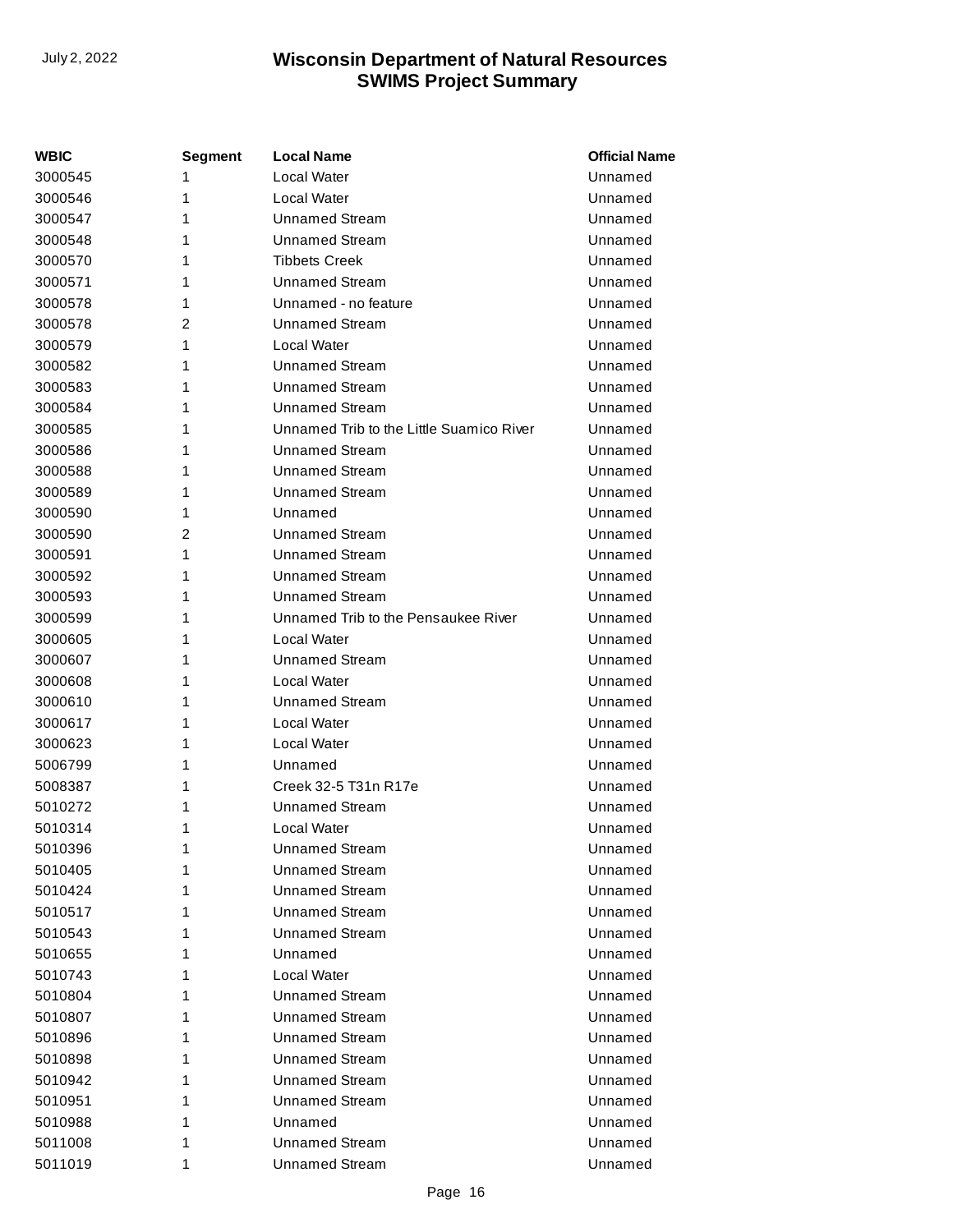| <b>WBIC</b> | <b>Segment</b> | <b>Local Name</b>     | <b>Official Name</b> |
|-------------|----------------|-----------------------|----------------------|
| 5011100     | 1              | <b>Unnamed Stream</b> | Unnamed              |
| 5011114     | 1              | <b>Unnamed Stream</b> | Unnamed              |
| 5011156     | 1              | <b>Unnamed Stream</b> | Unnamed              |
| 5011199     | 1              | <b>Unnamed Stream</b> | Unnamed              |
| 5011234     | 1              | <b>Unnamed Stream</b> | Unnamed              |
| 5011259     | 1              | <b>Unnamed Stream</b> | Unnamed              |
| 5011268     | 1              | <b>Unnamed Stream</b> | Unnamed              |
| 5011272     | 1              | <b>Unnamed Stream</b> | Unnamed              |
| 5011313     | 1              | <b>Unnamed Stream</b> | Unnamed              |
| 5011367     | 1              | <b>Unnamed Stream</b> | Unnamed              |
| 5011388     | 1              | <b>Unnamed Stream</b> | Unnamed              |
| 5011429     | 1              | <b>Unnamed Stream</b> | Unnamed              |
| 5011490     | 1              | <b>Unnamed Stream</b> | Unnamed              |
| 5011498     | 1              | <b>Unnamed Stream</b> | Unnamed              |
| 5011518     | 1              | <b>Unnamed Stream</b> | Unnamed              |
| 5011526     | 1              | <b>Unnamed Stream</b> | Unnamed              |
| 5011534     | 1              | <b>Unnamed Stream</b> | Unnamed              |
| 5011539     | 1              | <b>Unnamed Stream</b> | Unnamed              |
| 5011540     | 1              | <b>Unnamed Stream</b> | Unnamed              |
| 5011542     | 1              | <b>Splinter Creek</b> | Unnamed              |
| 5011562     | 1              | <b>Unnamed Stream</b> | Unnamed              |
| 5011568     | 1              | <b>Unnamed Stream</b> | Unnamed              |
| 5011589     | 1              | <b>Unnamed Stream</b> | Unnamed              |
| 5011611     | 1              | Unnamed Stream        | Unnamed              |
| 5011619     | 1              | <b>Unnamed Stream</b> | Unnamed              |
| 5011631     | 1              | <b>Unnamed Stream</b> | Unnamed              |
| 5011677     | 1              | <b>Unnamed Stream</b> | Unnamed              |
| 5011693     | 1              | <b>Unnamed Stream</b> | Unnamed              |
| 5011709     | 1              | <b>Unnamed Stream</b> | Unnamed              |
| 5011712     | 1              | <b>Unnamed Stream</b> | Unnamed              |
| 5011740     | 1              | <b>Unnamed Stream</b> | Unnamed              |
| 5011746     | 1              | <b>Unnamed Stream</b> | Unnamed              |
| 5011769     | 1              | <b>Unnamed Stream</b> | Unnamed              |
| 5011800     | 1              | Unnamed Stream        | Unnamed              |
| 5011853     | 1              | <b>Unnamed Stream</b> | Unnamed              |
| 5011863     | 1              | Unnamed Stream        | Unnamed              |
| 5011865     | 1              | <b>Unnamed Stream</b> | Unnamed              |
| 5011873     | 1              | <b>Unnamed Stream</b> | Unnamed              |
| 5011900     | 1              | <b>Unnamed Stream</b> | Unnamed              |
| 5011910     | 1              | <b>Unnamed Stream</b> | Unnamed              |
| 5011915     | 1              | <b>Unnamed Stream</b> | Unnamed              |
| 5011919     | 1              | <b>Unnamed Stream</b> | Unnamed              |
| 5011944     | 1              | <b>Unnamed Stream</b> | Unnamed              |
| 5011953     | 1              | Unnamed Stream        | Unnamed              |
| 5012019     | 1              | <b>Unnamed Stream</b> | Unnamed              |
| 5012021     | 1              | <b>Unnamed Stream</b> | Unnamed              |
| 5012028     | 1              | Unnamed               | Unnamed              |
| 5012033     | 1              | <b>Unnamed Stream</b> | Unnamed              |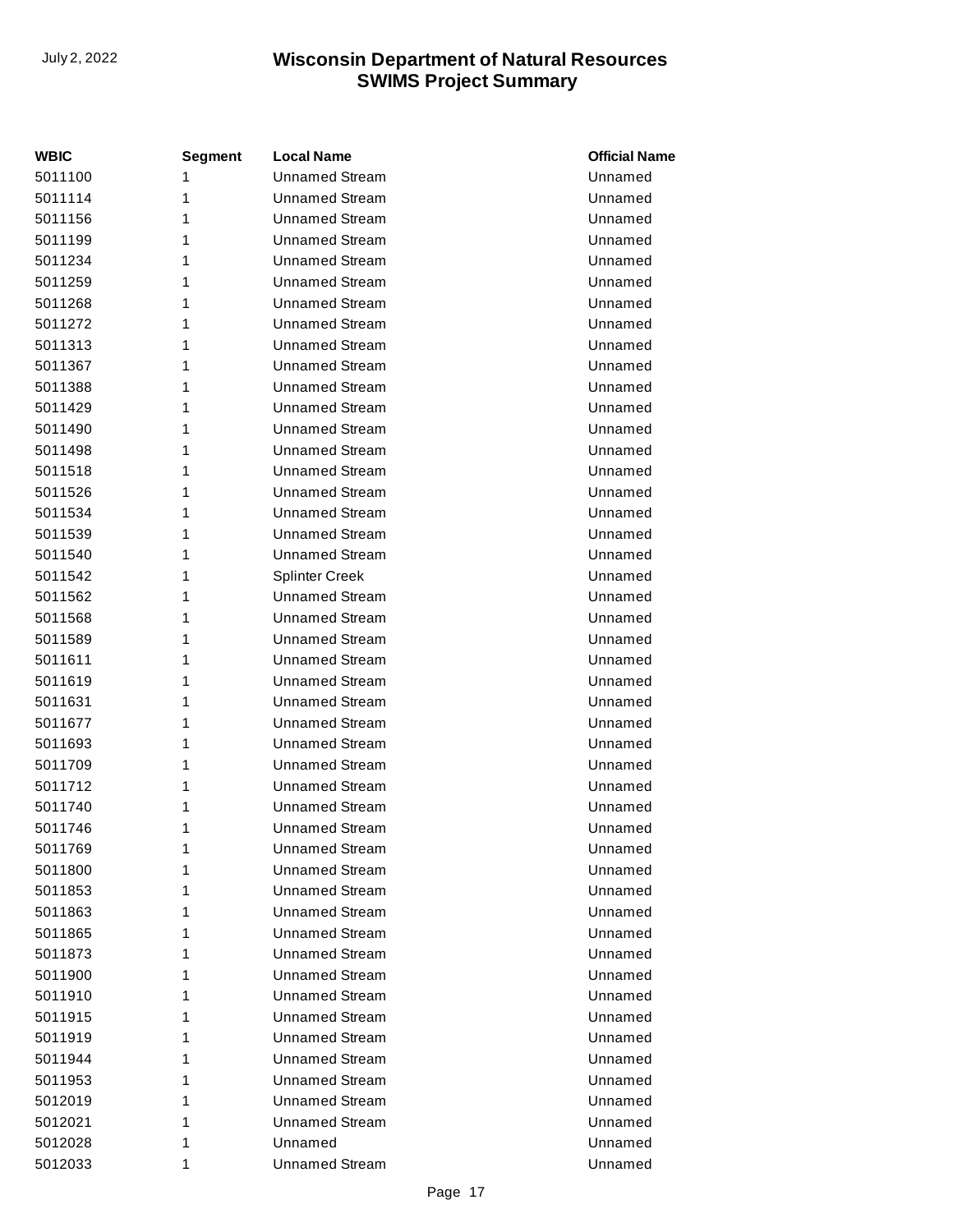| <b>WBIC</b> | Segment | <b>Local Name</b>     | <b>Official Name</b> |
|-------------|---------|-----------------------|----------------------|
| 5012039     | 1       | <b>Unnamed Stream</b> | Unnamed              |
| 5012082     | 1       | <b>Unnamed Stream</b> | Unnamed              |
| 5012099     | 1       | <b>Unnamed Stream</b> | Unnamed              |
| 5012109     | 1       | Unnamed Stream        | Unnamed              |
| 5012113     | 1       | <b>Unnamed Stream</b> | Unnamed              |
| 5012120     | 1       | <b>Unnamed Stream</b> | Unnamed              |
| 5012147     | 1       | <b>Unnamed Stream</b> | Unnamed              |
| 5012151     | 1       | <b>Unnamed Stream</b> | Unnamed              |
| 5012153     | 1       | <b>Unnamed Stream</b> | Unnamed              |
| 5012160     | 1       | <b>Unnamed Stream</b> | Unnamed              |
| 5012170     | 1       | <b>Unnamed Stream</b> | Unnamed              |
| 5012178     | 1       | Unnamed Stream        | Unnamed              |
| 5012208     | 1       | <b>Unnamed Stream</b> | Unnamed              |
| 5012277     | 1       | <b>Unnamed Stream</b> | Unnamed              |
| 5012305     | 1       | <b>Unnamed Stream</b> | Unnamed              |
| 5012311     | 1       | Unnamed Stream        | Unnamed              |
| 5012355     | 1       | <b>Unnamed Stream</b> | Unnamed              |
| 5012368     | 1       | <b>Unnamed Stream</b> | Unnamed              |
| 5012448     | 1       | <b>Unnamed Stream</b> | Unnamed              |
| 5012451     | 1       | Unnamed Stream        | Unnamed              |
| 5012477     | 1       | <b>Unnamed Stream</b> | Unnamed              |
| 5012484     | 1       | <b>Unnamed Stream</b> | Unnamed              |
| 5012580     | 1       | <b>Unnamed Stream</b> | Unnamed              |
| 5012597     | 1       | Unnamed Stream        | Unnamed              |
| 5012623     | 1       | <b>Unnamed Stream</b> | Unnamed              |
| 5012653     | 1       | <b>Unnamed Stream</b> | Unnamed              |
| 5012746     | 1       | Local Water           | Unnamed              |
| 5012767     | 1       | Local Water           | Unnamed              |
| 5012939     | 1       | Local Water           | Unnamed              |
| 5013348     | 1       | <b>Unnamed Stream</b> | Unnamed              |
| 5013380     | 1       | <b>Unnamed Stream</b> | Unnamed              |
| 5013396     | 1       | <b>Unnamed Stream</b> | Unnamed              |
| 5013416     | 1       | <b>Unnamed Stream</b> | Unnamed              |
| 5013418     | 1       | Unnamed Stream        | Unnamed              |
| 5013496     | 1       | <b>Unnamed Stream</b> | Unnamed              |
| 5013498     | 1       | Unnamed Stream        | Unnamed              |
| 5013529     | 1       | <b>Unnamed Stream</b> | Unnamed              |
| 5013574     | 1       | <b>Unnamed Stream</b> | Unnamed              |
| 5013621     | 1       | <b>Unnamed Stream</b> | Unnamed              |
| 5013631     | 1       | Unnamed Stream        | Unnamed              |
| 5013633     | 1       | Local Water           | Unnamed              |
| 5013687     | 1       | <b>Unnamed Stream</b> | Unnamed              |
| 5013743     | 1       | <b>Unnamed Stream</b> | Unnamed              |
| 5013759     | 1       | Unnamed Stream        | Unnamed              |
| 5013806     | 1       | <b>Unnamed Stream</b> | Unnamed              |
| 5013825     | 1       | <b>Unnamed Stream</b> | Unnamed              |
| 5013857     | 1       | <b>Unnamed Stream</b> | Unnamed              |
| 5013864     | 1       | <b>Unnamed Stream</b> | Unnamed              |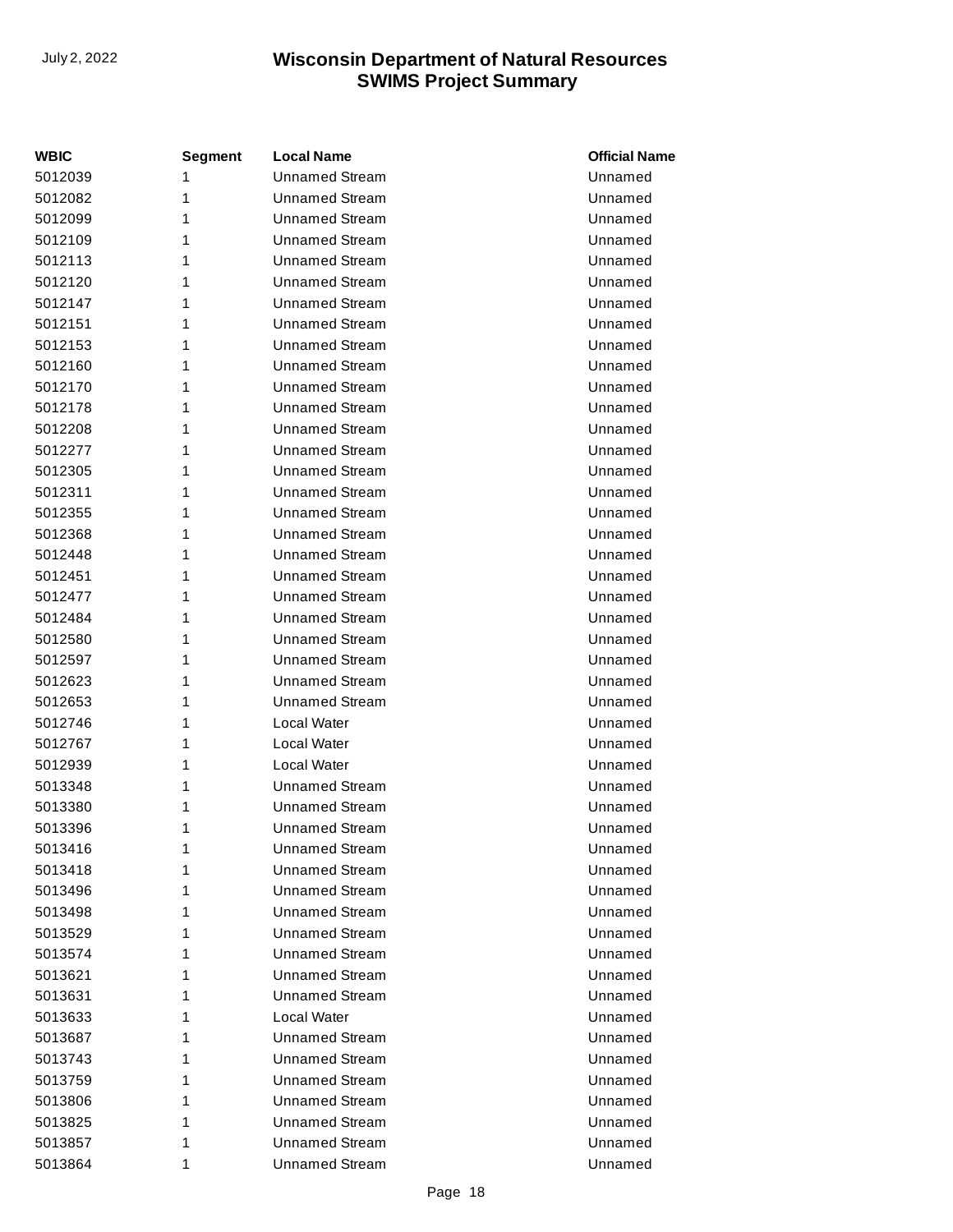| <b>WBIC</b> | <b>Segment</b> | <b>Local Name</b>     | <b>Official Name</b> |
|-------------|----------------|-----------------------|----------------------|
| 5013881     | 1              | <b>Unnamed Stream</b> | Unnamed              |
| 5013931     | 1              | <b>Unnamed Stream</b> | Unnamed              |
| 5013940     | 1              | <b>Unnamed Stream</b> | Unnamed              |
| 5013949     | 1              | <b>Unnamed Stream</b> | Unnamed              |
| 5013956     | 1              | <b>Unnamed Stream</b> | Unnamed              |
| 5014020     | 1              | <b>Unnamed Stream</b> | Unnamed              |
| 5014031     | 1              | <b>Unnamed Stream</b> | Unnamed              |
| 5014050     | 1              | <b>Unnamed Stream</b> | Unnamed              |
| 5014076     | 1              | <b>Unnamed Stream</b> | Unnamed              |
| 5014112     | 1              | <b>Unnamed Stream</b> | Unnamed              |
| 5014131     | 1              | <b>Unnamed Stream</b> | Unnamed              |
| 5014135     | 1              | <b>Unnamed Stream</b> | Unnamed              |
| 5014150     | 1              | <b>Unnamed Stream</b> | Unnamed              |
| 5014156     | 1              | <b>Unnamed Stream</b> | Unnamed              |
| 5014175     | 1              | <b>Unnamed Stream</b> | Unnamed              |
| 5014252     | 1              | <b>Unnamed Stream</b> | Unnamed              |
| 5014355     | 1              | <b>Unnamed Stream</b> | Unnamed              |
| 5014442     | 1              | <b>Unnamed Stream</b> | Unnamed              |
| 5014456     | 1              | <b>Unnamed Stream</b> | Unnamed              |
| 5014487     | 1              | <b>Unnamed Stream</b> | Unnamed              |
| 5014493     | 1              | <b>Unnamed Stream</b> | Unnamed              |
| 5014494     | 1              | <b>Unnamed Stream</b> | Unnamed              |
| 5014524     | 1              | <b>Unnamed Stream</b> | Unnamed              |
| 5014534     | 1              | <b>Unnamed Stream</b> | Unnamed              |
| 5014562     | 1              | <b>Unnamed Stream</b> | Unnamed              |
| 5014568     | 1              | <b>Unnamed Stream</b> | Unnamed              |
| 5014649     | 1              | <b>Unnamed Stream</b> | Unnamed              |
| 5014754     | 1              | <b>Unnamed Stream</b> | Unnamed              |
| 5014892     | 1              | <b>Unnamed Stream</b> | Unnamed              |
| 5014962     | 1              | <b>Unnamed Stream</b> | Unnamed              |
| 5524102     | 1              | Local Water           | Unnamed              |
| 5524224     | 1              | Local Water           | Unnamed              |
| 5524390     | 1              | Unamed                | Unnamed              |
| 5524665     | 1              | Local Water           | Unnamed              |
| 5524988     | 1              | Local Water           | Unnamed              |
| 5525250     | 1              | Local Water           | Unnamed              |
| 5525369     | 1              | Local Water           | Unnamed              |
| 5525993     | 1              | Local Water           | Unnamed              |
| 5526381     | 1              | Local Water           | Unnamed              |
| 5526403     | 1              | Local Water           | Unnamed              |
| 5526856     | 1              | Local Water           | Unnamed              |
| 5527753     | 1              | Local Water           | Unnamed              |
| 5527783     | 1              | Local Water           | Unnamed              |
| 5528503     | 1              | Local Water           | Unnamed              |
| 5528607     | 1              | Local Water           | Unnamed              |
| 5529365     | 1              | Local Water           | Unnamed              |
| 5529562     | 1              | Local Water           | Unnamed              |
| 5530416     | 1              | Unnamed               | Unnamed              |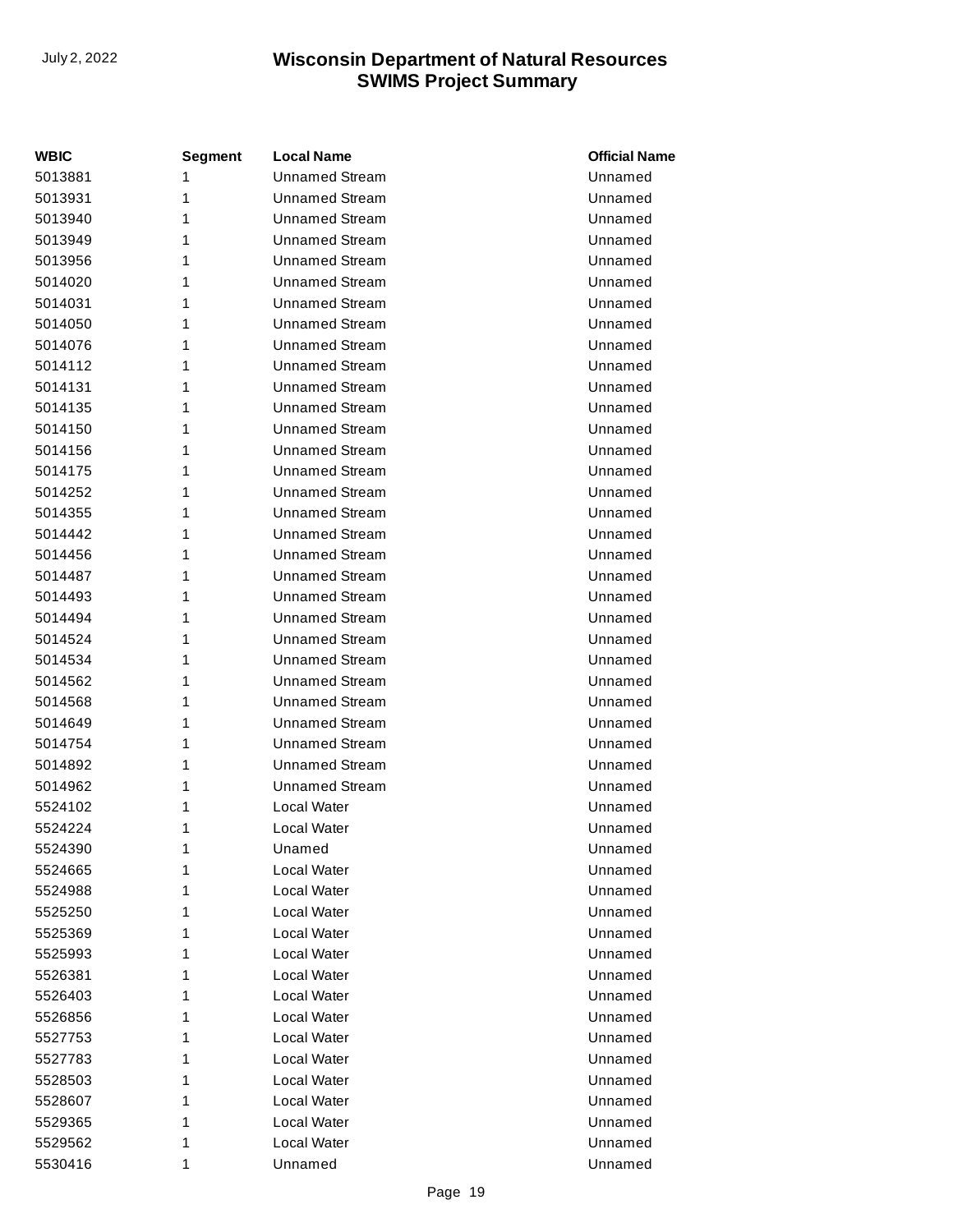| <b>WBIC</b> | <b>Segment</b> | <b>Local Name</b>   | <b>Official Name</b> |
|-------------|----------------|---------------------|----------------------|
| 5530475     | 1              | Local Water         | Unnamed              |
| 5530828     | 1              | Local Water         | Unnamed              |
| 5532480     | 1              | Second Lak          | Second Lake          |
| 5532600     | 1              | Local Water         | Unnamed              |
| 5532835     | 1              | Unnamed             | Unnamed              |
| 5533099     | 1              | Local Water         | Unnamed              |
| 5533422     | 1              | Local Water         | Unnamed              |
| 5533786     | 1              | Local Water         | Unnamed              |
| 5533971     | 1              | Local Water         | Unnamed              |
| 5534059     | 1              | <b>Local Water</b>  | Unnamed              |
| 5534061     | 1              | Local Water         | Unnamed              |
| 5534529     | 1              | Local Water         | Unnamed              |
| 5535456     | 1              | Local Water         | Unnamed              |
| 5535467     | 1              | <b>Local Water</b>  | Unnamed              |
| 5535768     | 1              | <b>Local Water</b>  | Unnamed              |
| 5535925     | 1              | Local Water         | Unnamed              |
| 5535939     | 1              | Local Water         | Unnamed              |
| 5535966     | 1              | <b>Local Water</b>  | Unnamed              |
| 5536141     | 1              | Local Water         | Unnamed              |
| 5536296     | 1              | Local Water         | Unnamed              |
| 5536381     | 1              | Local Water         | Unnamed              |
| 5536418     | 1              | <b>Local Water</b>  | Unnamed              |
| 5536579     | 1              | <b>Local Water</b>  | Unnamed              |
| 5536588     | 1              | Local Water         | Unnamed              |
| 5536599     | 1              | Local Water         | Unnamed              |
| 5536761     | 1              | <b>Local Water</b>  | Unnamed              |
| 5537971     | 1              | Local Water         | Unnamed              |
| 5538035     | 1              | Local Water         | Unnamed              |
| 5538137     | 1              | Local Water         | Unnamed              |
| 5538169     | 1              | Local Water         | Unnamed              |
| 5538281     | 1              | Local Water         | Unnamed              |
| 5538293     | 1              | Local Water         | Unnamed              |
| 5538314     | 1              | Local Water         | Unnamed              |
| 5538322     | 1              | Local Water         | Unnamed              |
| 5539231     | 1              | Local Water         | Unnamed              |
| 5539306     | 1              | Local Water         | Unnamed              |
| 5539311     | 1              | Local Water         | Unnamed              |
| 5540084     | 1              | Local Water         | Unnamed              |
| 5541490     | 1              | <b>Unnamed Lake</b> | Unnamed              |
| 5541495     | 1              | Unnamed             | Unnamed              |
| 5584324     | 1              | Local Water         | Unnamed              |
| 5584371     | 1              | Unamed              | Unnamed              |
| 5584373     | 1              | Local Water         | Unnamed              |
| 5584374     | 1              | Local Water         | Unnamed              |
| 5584375     | 1              | Local Water         | Unnamed              |
| 5590900     | 1              | Local Water         | Unnamed              |
| 5590954     | 1              | Local Water         | Unnamed              |
| 5591937     | 1              | Local Water         | Unnamed              |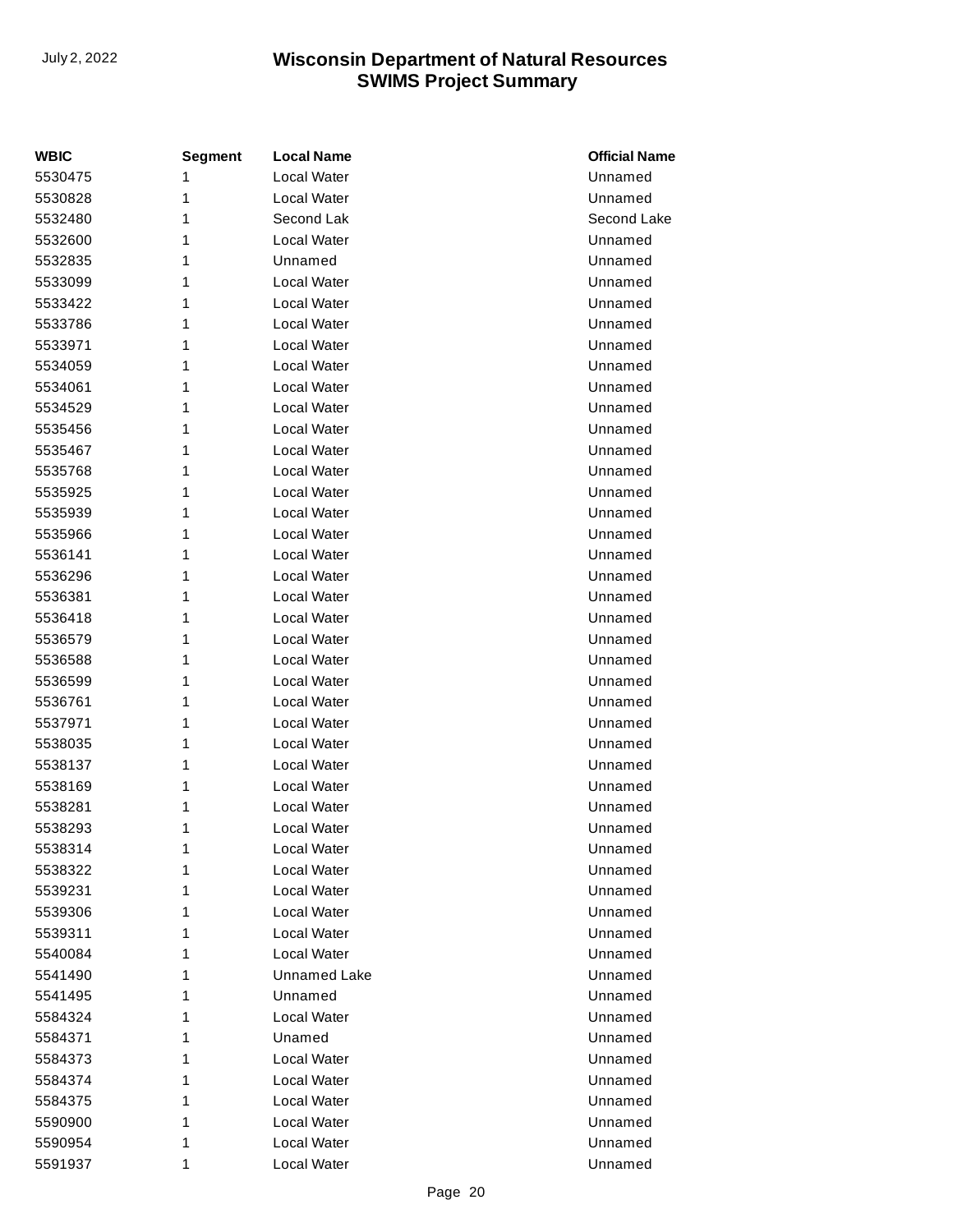| <b>Lab Account Codes</b>                                                                                 |                    |                                                                                                                                                                                                                                                                                                                                                                                                                                                                                                                                                                                                                                                                                                                                                                                                                                     |                   |                                                                                     |                                |                 |
|----------------------------------------------------------------------------------------------------------|--------------------|-------------------------------------------------------------------------------------------------------------------------------------------------------------------------------------------------------------------------------------------------------------------------------------------------------------------------------------------------------------------------------------------------------------------------------------------------------------------------------------------------------------------------------------------------------------------------------------------------------------------------------------------------------------------------------------------------------------------------------------------------------------------------------------------------------------------------------------|-------------------|-------------------------------------------------------------------------------------|--------------------------------|-----------------|
| <b>Account Code</b>                                                                                      | <b>Description</b> |                                                                                                                                                                                                                                                                                                                                                                                                                                                                                                                                                                                                                                                                                                                                                                                                                                     |                   |                                                                                     | <b>Start Date</b>              | <b>End Date</b> |
| <b>Forms</b>                                                                                             |                    |                                                                                                                                                                                                                                                                                                                                                                                                                                                                                                                                                                                                                                                                                                                                                                                                                                     |                   |                                                                                     |                                |                 |
| <b>Form Code</b>                                                                                         | <b>Form Name</b>   |                                                                                                                                                                                                                                                                                                                                                                                                                                                                                                                                                                                                                                                                                                                                                                                                                                     |                   |                                                                                     |                                |                 |
| <b>Methods</b>                                                                                           |                    |                                                                                                                                                                                                                                                                                                                                                                                                                                                                                                                                                                                                                                                                                                                                                                                                                                     |                   |                                                                                     |                                |                 |
| <b>Method Code</b>                                                                                       |                    | <b>Description</b>                                                                                                                                                                                                                                                                                                                                                                                                                                                                                                                                                                                                                                                                                                                                                                                                                  |                   |                                                                                     |                                |                 |
| <b>Fieldwork Events</b>                                                                                  |                    |                                                                                                                                                                                                                                                                                                                                                                                                                                                                                                                                                                                                                                                                                                                                                                                                                                     |                   |                                                                                     |                                |                 |
| <b>Start Date</b>                                                                                        | <b>Status</b>      | <b>Field ID</b>                                                                                                                                                                                                                                                                                                                                                                                                                                                                                                                                                                                                                                                                                                                                                                                                                     | <b>Station ID</b> | <b>Station Name</b>                                                                 |                                |                 |
| <b>Documents</b>                                                                                         |                    |                                                                                                                                                                                                                                                                                                                                                                                                                                                                                                                                                                                                                                                                                                                                                                                                                                     |                   |                                                                                     |                                |                 |
| Title<br>Machickanee Flowage Study<br>Summary Report 2018                                                |                    | <b>Description</b><br>This report summarizes data collected University of<br>during the 2016-2017 lake study.<br>Includes water quality and clarity<br>measurement results, groundwater<br>flow and surface watershed<br>information, shoreland conditions,<br>and PI survey results.                                                                                                                                                                                                                                                                                                                                                                                                                                                                                                                                               | Author            | Wisconsin-Stevens<br>Point, Center for<br><b>Watershed Science</b><br>and Education | <b>Published</b><br>01/01/2018 | <b>Comments</b> |
| Oconto County Lakes Survey<br>Results                                                                    |                    | In spring 2017, as part of the Oconto<br>Lakes Study and Planning Project, a<br>survey was conducted by Dr. Aaron<br>Thompson from UW-Stevens Point.<br>Much of the survey information<br>presented in this document originated<br>from his report. The survey was sent<br>to 870 property owners throughout the<br>county to obtain their viewpoints about<br>Oconto County lakes. A 45.8%<br>response rate, totaling 400<br>responses, was received. Nearly<br>equal representation was provided by<br>landowners from agricultural, forestry,<br>rural residential, and urban areas. A<br>high percentage of respondents<br>indicated that their primary residence<br>is in Oconto County and that they have<br>spent a majority of their lives in the<br>county. A majority of the respondents<br>did not live on or near water |                   | Aaron Thompson                                                                      | 12/14/2017                     |                 |
| Oconto Falls Pond Study<br>Summary Report 2018                                                           |                    | This report summarizes data collected University of<br>during the 2016-2017 lake study.<br>Includes water quality and clarity<br>measurement results, groundwater<br>flow and surface watershed<br>information, shoreland conditions,<br>and PI survey results.                                                                                                                                                                                                                                                                                                                                                                                                                                                                                                                                                                     |                   | Wisconsin-Stevens<br>Point, Center for<br><b>Watershed Science</b><br>and Education | 01/01/2018                     |                 |
| Operational Strategy and<br>Plan for Surface Water<br>Management and Protection<br>in Oconto County 2018 |                    | This strategy and plan is designed to Center for Watershed 01/01/2018<br>provide guidance on the county and its Science & Education,<br>partner¿s roles in maintaining healthy University of<br>waterbodies throughout the county.<br>Deliberate management and<br>protection of the lake and rivers is<br>necessary to maintain them in a                                                                                                                                                                                                                                                                                                                                                                                                                                                                                          | Point             | Wisconsin ¿ Stevens                                                                 |                                |                 |